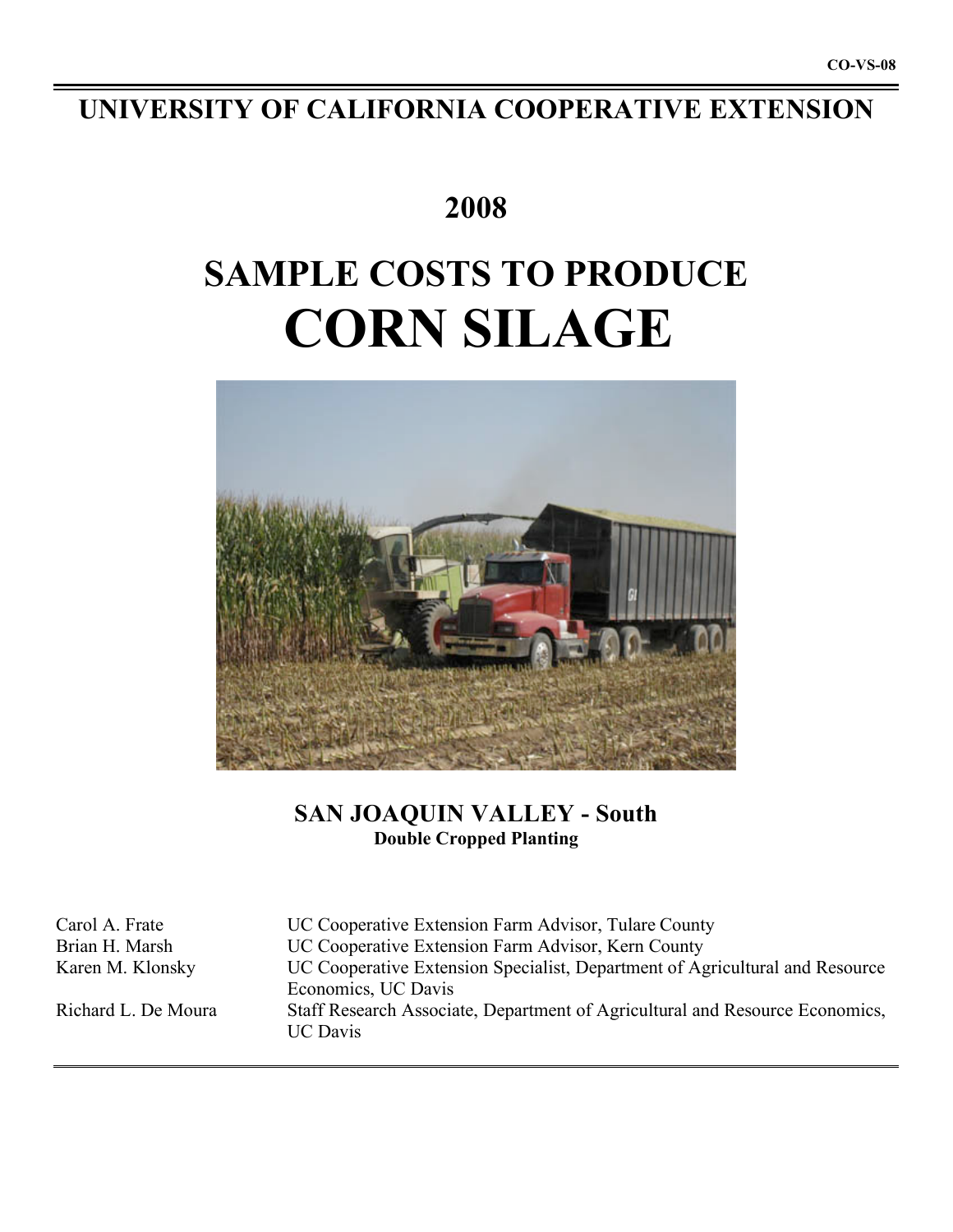## **UNIVERSITY OF CALIFORNIA COOPERATIVE EXTENSION**

## **SAMPLE COSTS TO PRODUCE CORN SILAGE Double Cropped Planting San Joaquin Valley – South 2008**

## **STUDY CONTENTS**

| Table 6. WHOLE FARM ANNUAL EQUIPMENT, INVESTMENT and OVERHEAD COSTS  14 |  |
|-------------------------------------------------------------------------|--|
|                                                                         |  |
|                                                                         |  |

## **INTRODUCTION**

Sample costs to produce corn silage in the southern San Joaquin Valley are shown in this study. The study is intended as a guide only, and can be used to make production decisions, determine potential returns, prepare budgets and evaluate production loans. Practices described are based on the production practices considered typical for this crop and region, but will not apply to every farm situation. Sample costs for labor, materials, equipment and custom services are based on current figures. A "*Your Costs*" column in Tables 1 and 2 is provided to enter your costs.

The hypothetical farm operations, production practices, overhead, and calculations are described under the assumptions. For additional information or an explanation of calculations used in the study call the Department of Agricultural and Resource Economics, University of California, Davis, California, (530) 752-3589 or the local UC Cooperative Extension office.

Sample Cost of Production Studies for many commodities are available and can be requested through the Department of Agricultural and Resource Economics, UC Davis, (530) 752-4424. Current studies and several archived studies can be downloaded from the department website at http://coststudies.ucdavis.edu or obtained from selected county UC Cooperative Extension offices.

The University of California, in accordance with applicable Federal and State law and University policy, does not discriminate on the basis of race, color, national origin, religion, sex, disability, age, medical condition (cancer–related), ancestry, marital status, citizenship, sexual orientation, or status as a Vietnam-era veteran or special disabled veteran.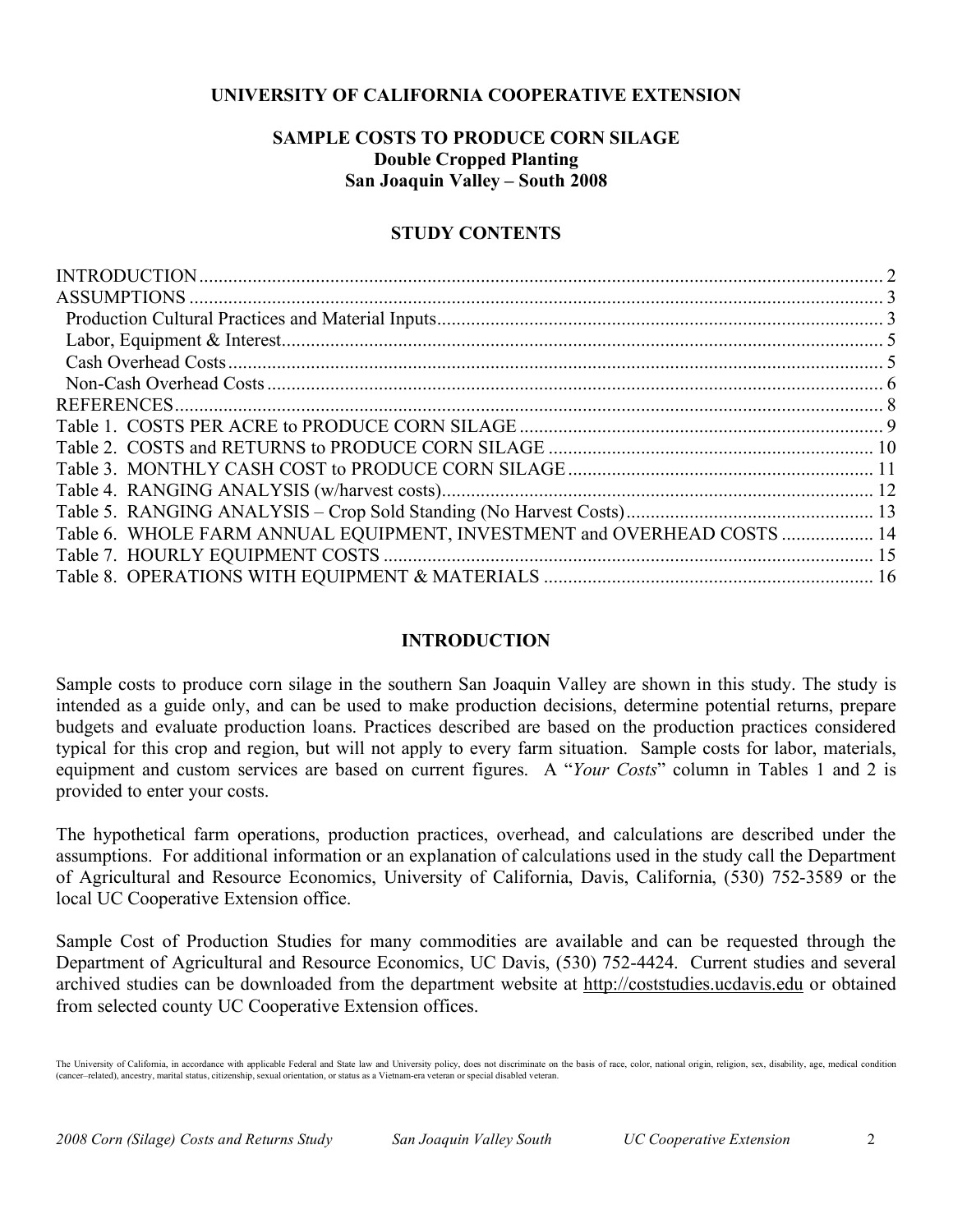## **ASSUMPTIONS**

The following assumptions refer to Tables 1 to 8 and pertain to sample costs to produce corn silage in the southern San Joaquin Valley. Practices described represent production practices and materials considered typical of a well-managed farm in the region. The costs, materials, and practices shown in this study will not apply to all situations. Establishment and production cultural practices vary by grower and the differences can be significant. **The use of trade names and cultural practices in this report does not constitute an endorsement or recommendation by the University of California nor is any criticism implied by omission of other similar products or cultural practices.**

**Farm.** The hypothetical farm consists of 300 non-contiguous acres of which 150 acres are rented and 150 owned by the grower. Double cropped corn silage is planted on 140 acres of the 150 acres of rented land. The remaining 10 acres are roads and field edges. The grower-owned 150 acres includes 10 acres occupied by buildings and homestead, and 140 acres planted to other crops.

## **Production Cultural Practices and Material Inputs**

Tables 1-3 show the costs associated with ground preparation, planting, growing, and harvesting corn silage.

**Single Cropped vs. Double Cropped.** Single cropped and double cropped corn silage have similar cultural practices, but planting is usually completed by early April for single cropped and then harvested in September. Single-cropped silage often results in higher yields than double cropped. Due to a longer growing season, there will be differences in pest control. In single crop operations the grower may subsoil the land as part of the land preparation. In double cropping for this study, the overhead costs are split between the crops.

**Land Preparation**. Land preparations begin in May immediately after harvest of the winter forage. The fields are then disced to incorporate the previous crop residue and break up large dirt clods. Borders are pulled to make irrigation basins for the preirrigation. After irrigation the borders are knocked down and two passes are made with a finish or offset disc to prepare the seedbed.

**Planting**. In late May, the conventional corn is planted on flat ground in 30 to 36-inch lines at a rate of 33,000 seeds per acre. A seed treatment (Lorsban) for cutworms and fertilizer (10-34-0) is applied with the planting. A custom planter does the planting for \$20 per acre.

*Conventional vs. Roundup Ready Corn.* Although, some of the seed dealers say that the majority of silage corn planted this year is a Roundup Ready variety, conventional or standard corn is planted on the farm in this study. Price of the Roundup Ready corn seed is approximately 20% higher, but the cultural operations remain relatively the same.

**Fertilization**. Growers should apply fertilizer or soil amendments after soil tests determine nutrient and pH levels. At planting, 10-34-0 liquid fertilizer at 200 pounds per acre is applied. Additional nitrogen as anhydrous ammonia is applied with one June and two July irrigations at a rate of 60 pounds of nitrogen (N) per acre per application. Commercial fertilizers may be reduced or eliminated with the use of dairy pond water.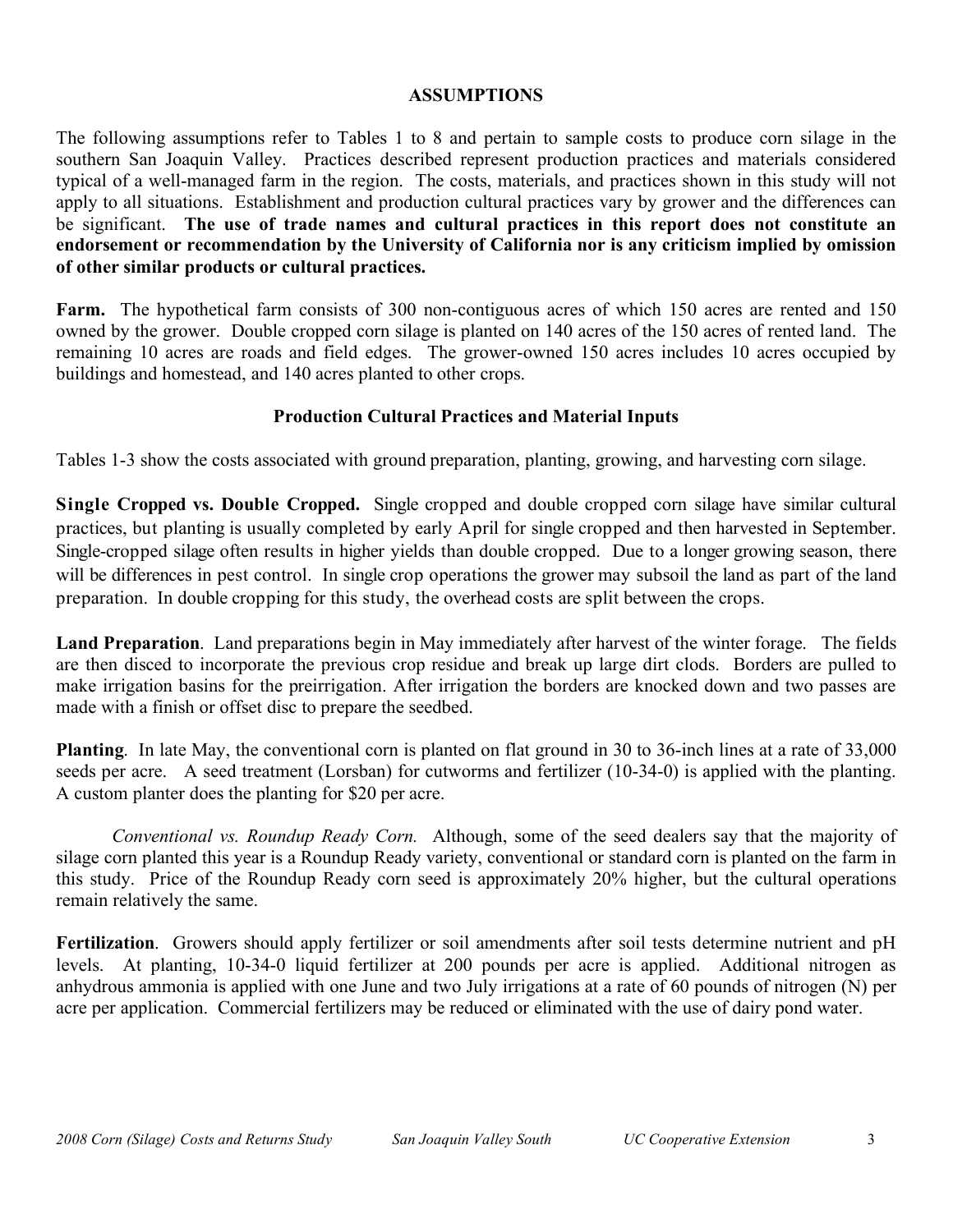**Irrigation**. The grower uses both well and surface water at an average cost of \$4.58 per acre-inch or \$54.96 per acre-foot. A preplant irrigation of eight acre-inches is made in May. The amount of water applied preplant will vary depending on soil type and moisture remaining from winter rains and previous crop. Effective rainfall is not accounted for in this study. After planting, eight irrigations totaling 40 acre-inches of water are furrow run. Three of the irrigations, one in June and two in July, include nitrogen fertilizer injected into the water. Growing season irrigations start in June and end in September.

**Pest Management.** The pesticides and rates mentioned in this cost study are listed in *UC Integrated Pest Management Guidelines, Corn*. For more information on other pesticides available, pest identification, monitoring, and management visit the UC IPM website at www.ipm.ucdavis.edu. For information and pesticide use permits, contact the local county agricultural commissioner's office. Adjuvants or surfactants may be recommended for use with some pesticides, but are not included in this study. Pesticide costs vary by location and grower volume. Pesticide and fertilizer costs are taken from a different dealers. Pesticides are shown as full retail and fertilizer costs are typical grower retail in the region.

*Pest Control Adviser (PCA).* Written recommendations are required for many pesticides and are made by licensed pest control advisers. In addition the PCA will monitor the field for agronomic problems including pests and nutrition. Growers may hire private PCAs or receive the service as part of a service agreement with an agricultural chemical and fertilizer company. In this study, the PCA is provided by the ag chemical dealer.

*Weeds*. Post plant weed control consists of mechanical and chemical practices. Shortly after planting, a herbicide (Yukon) is applied for broadleaf and nutsedge control. Normally, seven to eight days after the postemergent herbicide application, the field is cultivated and furrowed. A layby application of Prowl is applied in June.

*Insects.* Several insect and spider mite pests attack corn, but spider mites are the only one assumed to reach an economic threshold in this study. Monitoring is important for effective insect control and to minimize insect control costs. Spider mites are controlled with a custom application of an insecticide/miticide (Oberon). An insecticide (Lorsban) is applied with the seed at planting for cutworm control.

**Harvest**. In September the corn is harvested, processed, hauled, and packed into a silage pit by a custom operator. The custom rate for harvesting, processing, hauling, and packing is \$9.00 per ton. Regular harvesting, which excludes the kernel processing is approximately \$1.00 less. Growers or buyers bagging the silage should add \$6 per ton to their harvesting cost. Additional per ton per mile charges are incurred for hauls greater than two miles. Normally, non-dairy growers sell the crop standing and the buyer or dairy pays the harvesting cost.

If the grower harvests corn using their own equipment, harvest expense (custom harvest costs) is subtracted from harvest costs in Tables 1, 2, and 3. The cash cost for operating grower owned equipment is then added to the harvest costs and the cost of owning harvest equipment added to Non-Cash Overhead.

**Yields**. The crop is assumed to yield 30 tons per acre at 70% moisture. Individual yields can range from 15 to 35 tons per acre in this region.

**Returns**. Based on the 2007 market, a price of \$33 per ton is used to calculate returns. Tables 4 and 5 show a range of grower returns over a range of yields. Table 4 shows net returns including harvest costs and Table 5 shows net returns when the crop is sold standing and harvest costs are incurred by the buyer.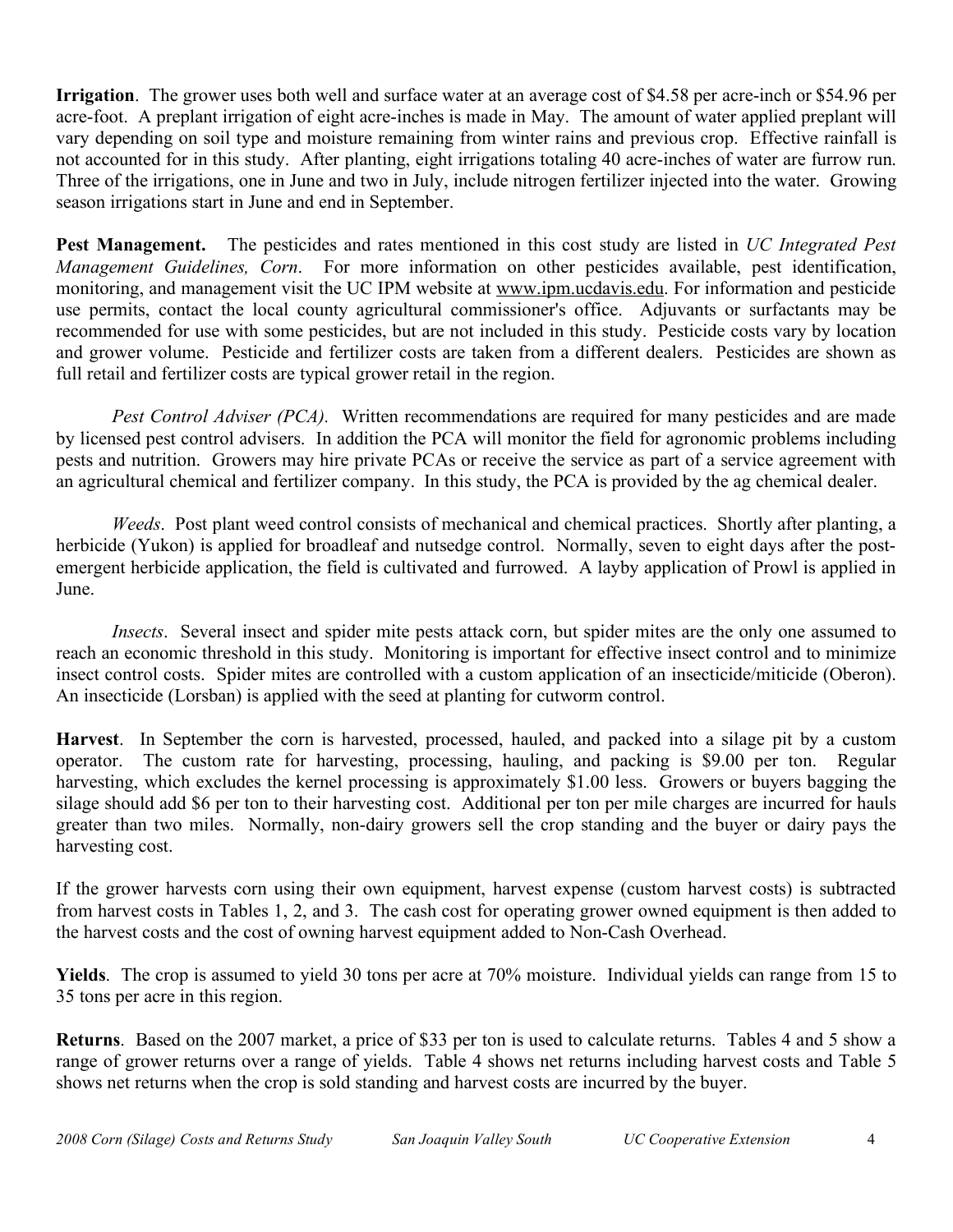## **Labor, Equipment and Interest Costs**

**Labor.** Labor rates of \$13.94 per hour for machine operators and \$10.88 for general labor includes payroll overhead of 36%. The basic hourly wages are \$10.25 for machine operators and \$8.00 for general labor. The overhead includes the employers' share of federal and California state payroll taxes, workers' compensation insurance for field crops (code 0071), and a percentage for other possible benefits. Workers' compensation costs will vary among growers, but for this study the cost is based upon the average industry final rate as of January 1, 2008 (California Department of Insurance, unreferenced). Labor for operations involving machinery are 20% higher than the operation time given in Table 1 to account for the extra labor involved in equipment set up, moving, maintenance, work breaks, and field repair.

**Equipment Operating Costs**. Repair costs are based on purchase price, annual hours of use, total hours of life, and repair coefficients formulated by the American Society of Agricultural Engineers (ASAE). Fuel and lubrication costs are also determined by ASAE equations based on maximum power take off (PTO) horsepower and fuel type. Prices for **on-farm delivery** of diesel and gasoline are \$3.54 (excludes excise taxes) and \$3.57 per gallon, respectively. The fuel prices are the average costs from November 2007 through April 2008 derived from American Automobile Association (AAA) and Energy Information Administration monthly data. The cost includes a 2.25% sales tax for diesel fuel, and federal and excise taxes plus an 8% sales tax on gasoline. The federal and state excise tax on gasoline used on the farm can be refunded for on-farm use when filing your income tax. The fuel, lube, and repair cost per acre for each operation in the "Cost Per Acre to Produce" table is determined by multiplying the total hourly operating cost in the "Hourly Equipment Costs" table for each piece of equipment used from the Operation Time (Hrs/A) column by the hours per acre. Tractor time is 10% higher than implement time for a given operation to account for setup, travel and down time.

**Interest on Operating Capital**. Interest on operating capital is based on cash operating costs and is calculated monthly until harvest at a nominal rate of 6.75% per year. A nominal interest rate is the typical market cost of borrowed funds. The interest cost of post harvest operations is discounted back to the last harvest month using a negative interest charge. The rate will vary depending upon various factors, but the rate in this study is considered a typical lending rate by a farm lending agency as of April 2008.

**Risk.** Production risks should not be minimized. While this study makes every effort to model a production system based on typical, real world practices, it cannot fully represent financial, agronomic and market risks, which affect the profitability and economic viability.

## **Cash Overhead Costs**

Cash overhead consists of various cash expenses paid out during the year that are assigned to the farm and not to a particular operation. For this budget one-half of the costs are allocated to the double or other crop.

**Property Taxes**. Counties charge a base property tax at the rate of 1% on the assessed value of the property including land, equipment, buildings, and improvements. In some counties special assessment districts exist and charge additional taxes on property. For this study, county taxes are calculated as 1% of the average value of the property. Average value equals new cost plus salvage value divided by 2 on a per acre basis. Land value is assumed to remain unchanged.

**Insurance.** Insurance for farm investments varies depending on the assets included and the amount of coverage. Property insurance provides coverage for property loss and is charged at 0.740% of the average value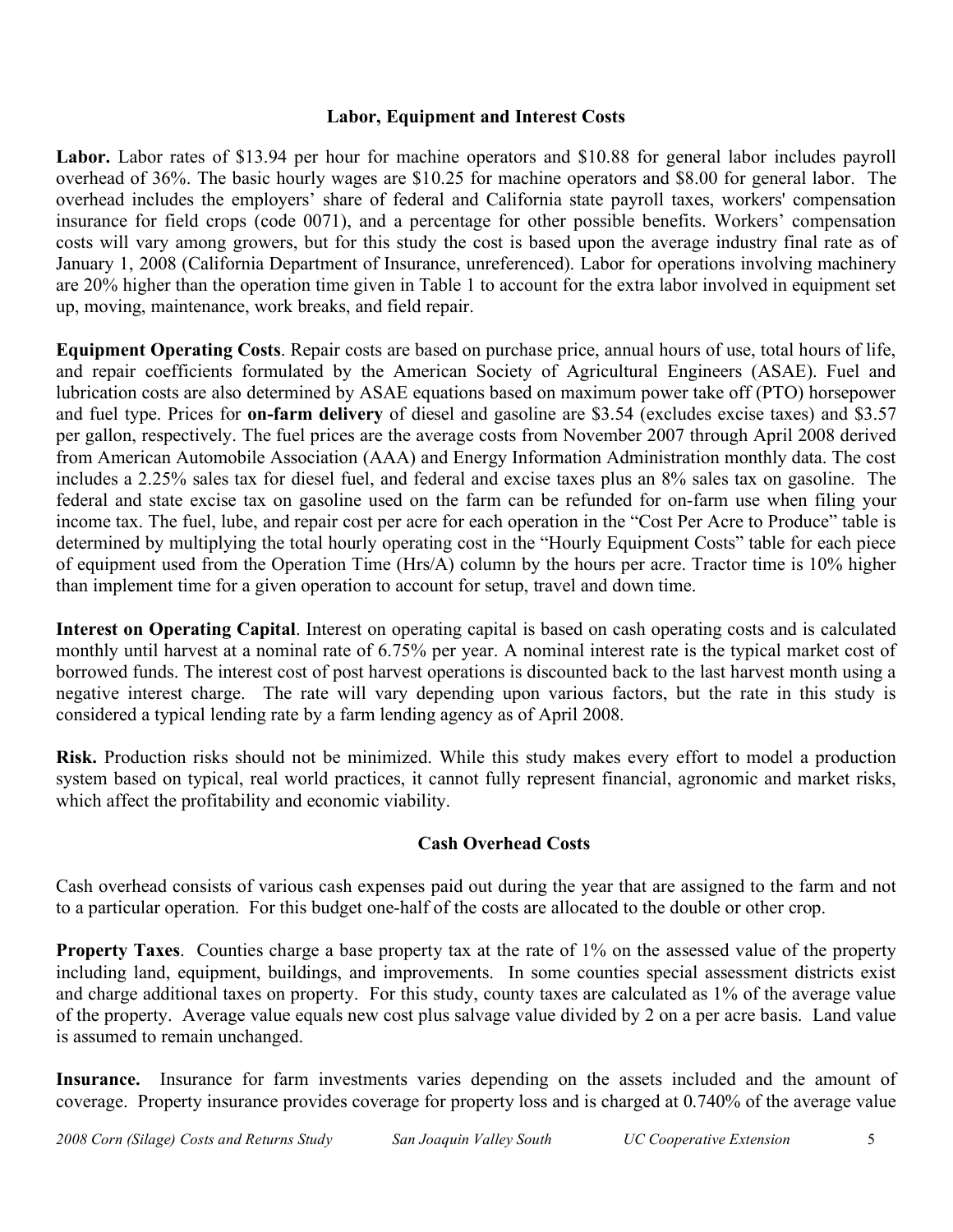of the assets over their useful life. Liability insurance covers accidents on the farm and costs \$884 for the entire farm or \$3.16 per producing acre.

**Office Expense.** Office and business expenses are estimated at \$40 per producing acre. For double crop the expense is split equally between the crops. These expenses include office supplies, telephones, bookkeeping, accounting, legal fees, and miscellaneous overhead expenses

**Land Rent**. The cash rent for the land is \$175 per acre or \$188 per production acre (140 acres) for a single crop. For double-cropped land with winter forage, one-half of the rent is allocated to the corn silage and onehalf to the winter forage. The land rented includes developed wells and irrigation system. Land rent appears as a Cash Overhead cost.

**Investment Repairs.** Annual repairs are calculated as 2% of the purchase price.

## **Non-Cash Overhead**

Non-cash overhead is calculated as the capital recovery cost for equipment and other farm investments. Onehalf of the overhead costs are allocated to the double or other crop.

Capital Recovery Costs**.** Capital recovery cost is the annual depreciation and interest costs for a capital investment. It is the amount of money required each year to recover the difference between the purchase prices and salvage value (unrecovered capital). It is equivalent to the annual payment on a loan for the investment with the down payment equal to the discounted salvage value. This is a more complex method of calculating ownership costs than straight-line depreciation and opportunity costs, but more accurately represents the annual costs of ownership because it takes the time value of money into account (Boehlje and Eidman). The formula for the calculation of the annual capital recovery costs is ((Purchase Price – Salvage Value) x Capital Recovery Factor) + (Salvage Value x Interest Rate).

*Salvage Value*. Salvage value is an estimate of the remaining value of an investment at the end of its useful life. For farm machinery the remaining value is a percentage of the new cost of the investment (Boehlje and Eidman). The percent remaining value is calculated from equations developed by the American Society of Agricultural Engineers (ASAE) based on equipment type and years of life. The life in years is estimated by dividing the wear out life, as given by ASAE by the annual hours of use in the operation. For other investments including irrigation systems, buildings, and miscellaneous equipment, the value at the end of its useful life is zero. The salvage value for land is the purchase price because land does not depreciate. The purchase price and salvage value for equipment and investments are shown in Table 6.

*Capital Recovery Factor.* Capital recovery factor is the amortization factor or annual payment whose present value at compound interest is 1. The amortization factor is a table value that corresponds to the interest rate and equipment life.

*Interest Rate.* The interest rate of 4.25% is used to calculate capital recovery. The rate will vary depending upon size of loan and other lending agency conditions, but is a suggested rate by a farm lending agency in April 2008.

Land. Land values for row crop land in the region range from \$2,500 per acre to \$20,000 per acre. Prices are affected by location, soil type, and water availability. In this study the silage is grown on rented land (see Land Rent).

.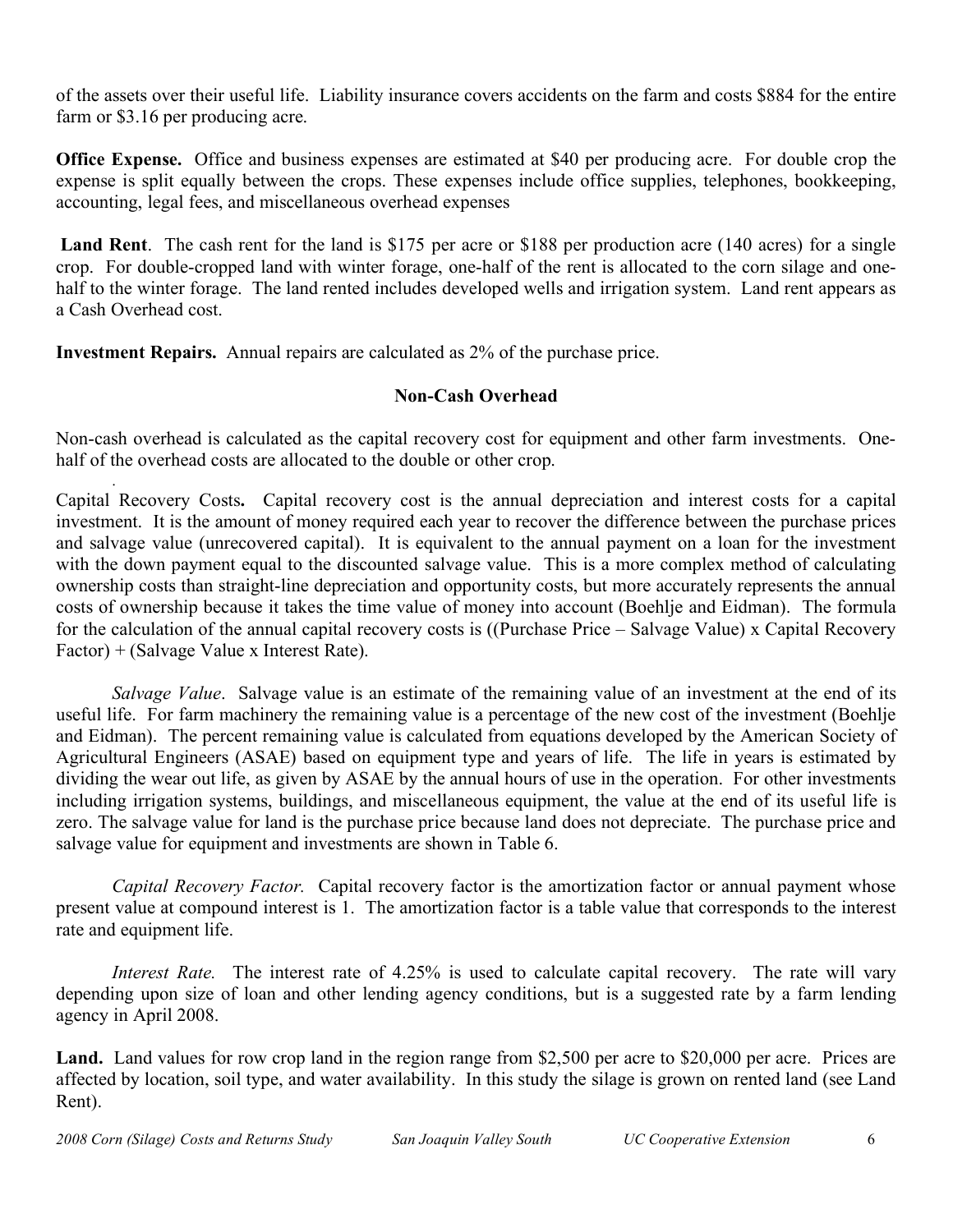**Irrigation System**. An irrigation district supplies water, though growers may supplement this with well water in some areas. The amount of water used to irrigate corn will vary in the San Joaquin Valley. District and well water costs were combined to obtain an average cost for water. The permanent irrigation system consists of buried mainline. This part of the system is already in place when the land is purchased/rented.

**Equipment.** Farm equipment is purchased new or used, but the study shows the current purchase price for new equipment. The new purchase price is adjusted to 60% to indicate a mix of new and used equipment. Annual ownership costs for equipment and other investments are shown in the Whole Farm Annual Equipment, Investment, and Business Overhead Costs table. Equipment costs are composed of three parts: non-cash overhead, cash overhead, and operating costs. Both of the overhead factors have been discussed in previous sections. The operating costs consist of repairs, fuel, and lubrication and are discussed under operating costs.

**Table Values**. Due to rounding, the totals may be slightly different from the sum of the components.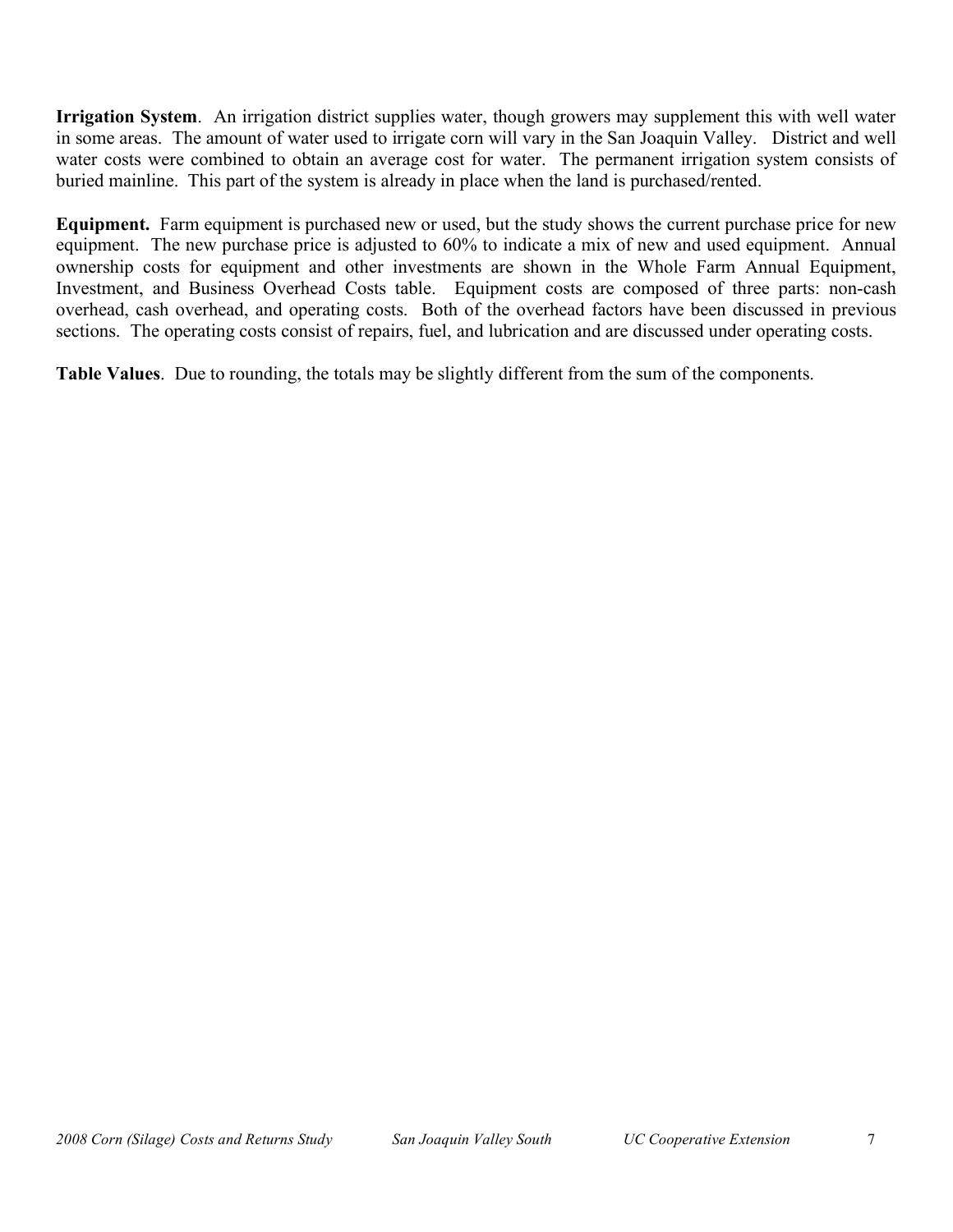### **REFERENCES**

- American Society of Agricultural Engineers. 1994. *American Society of Agricultural Engineers Standards Yearbook*. Russell H. Hahn and Evelyn E. Rosentreter (ed.) St. Joseph, MO. 41st edition.
- American Society of Farm Managers and Rural Appraisers. 2007. *Trends in Agricultural Land & Lease Values.* California Chapter of the American Society of Farms Managers and Rural Appraisers. Woodbridge, CA.

Boehlje, Michael D., and Vernon R. Eidman. 1984. *Farm Management*. John Wiley and Sons. New York, NY

- Blank, Steve, Karen Klonsky, Kim Norris, and Steve Orloff. 1992. *Acquiring Alfalfa Hay Harvest Equipment: A Financial Analysis of Alternatives*. University of California. Oakland, CA. Giannini Information Series No. 92-1.
- California State Automobile Association. 2008. *Gas Price Averages 2007.* AAA Press Room, San Francisco, CA. Internet accessed April 2008. http://www.csaa.com/portal/site/CSAA
- California State Board of equalization. *Fuel Tax Division Tax Rates.* Internet accessed April 2008. http://www.boe.ca.gov/sptaxprog/spftdrates.htm
- Campbell-Mathews, Marsha, Ronald N. Vargas, Carol A. Frate, Carol C. Collar, W. Michael Canevari, Brian H. Marsh, Karen M. Klonsky, and Richard L. De Moura. 2001. *Sample Cost to Produce Corn Silage – San Joaquin Valley*. University of California Cooperative Extension. Department of Agriculture and Resource Economics, UC Davis. Davis, CA.
- Energy Information Administration. 2007. *Weekly Retail on Highway Diesel Prices.* Internet accessed April 2008. http://tonto.eix.doe.gov/oog/info/wohdp
- University of California Statewide Integrated Pest Management Program. *UC Pest Management Guidelines, Corn*. 2008. University of California, Davis, CA. http://www.ipm.ucdavis.edu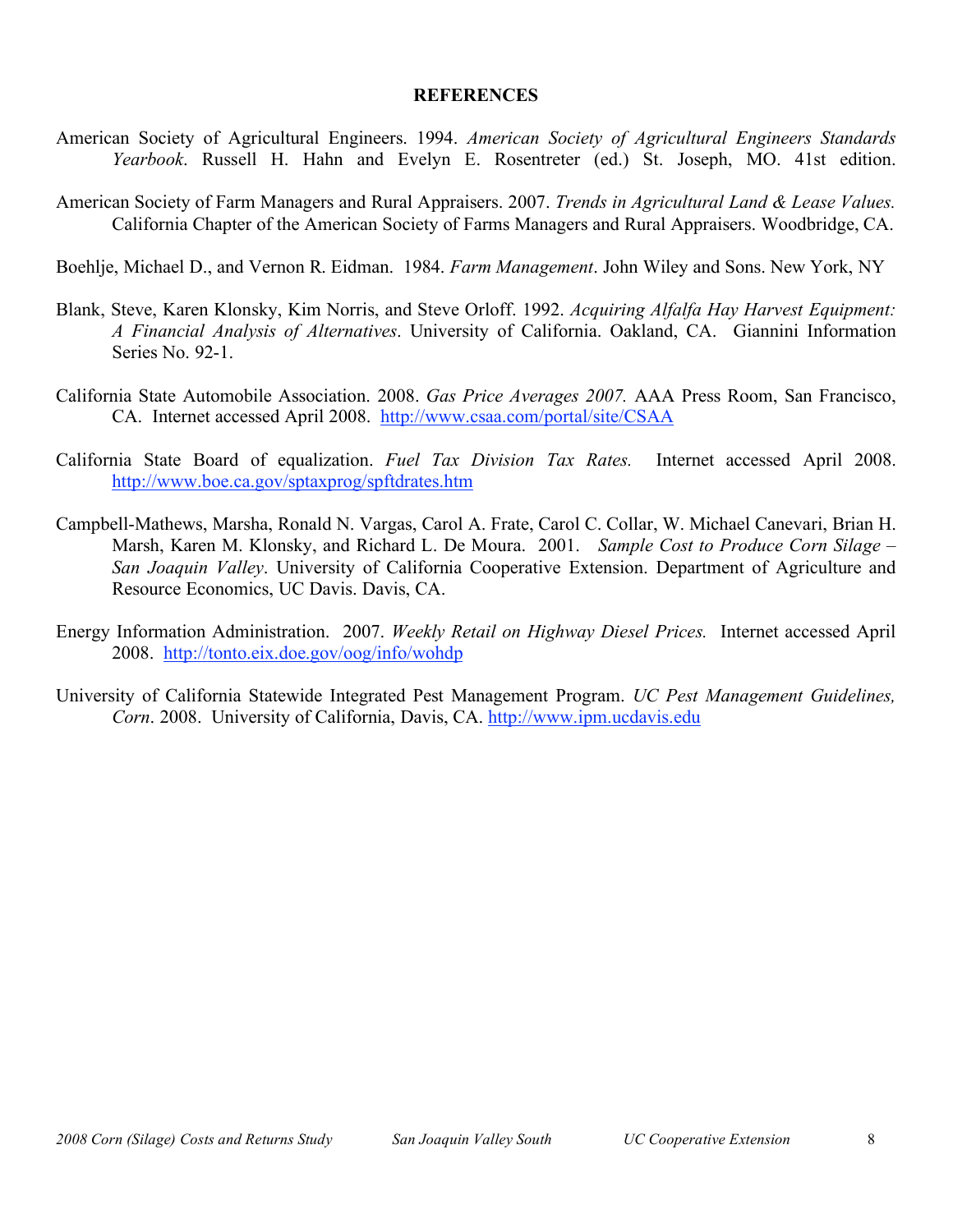#### UC COOPERATIVE EXTENSION **Table 1. COSTS PER ACRE to PRODUCE CORN SILAGE** SAN JOAQUIN VALLEY - 2008

|                                                           | Operation | Cash and Labor Cost per acre |                  |                   |                  |                          |      |
|-----------------------------------------------------------|-----------|------------------------------|------------------|-------------------|------------------|--------------------------|------|
|                                                           | Time      |                              | Labor Fuel, Lube | Material          | Custom/          | Total                    | Your |
| Operation                                                 | (Hrs/A)   | Cost                         | & Repairs        | Cost              | Rent             | Cost                     | Cost |
| Cultural:                                                 |           |                              |                  |                   |                  |                          |      |
| Land Prep: Disc Stubble 2X                                | 0.35      | 6                            | 22               | $\mathbf{0}$      | $\mathbf{0}$     | 27                       |      |
| Land Prep: Pull Borders                                   | 0.08      | 1                            | 3                | $\mathbf{0}$      | $\overline{0}$   | $\overline{\mathcal{L}}$ |      |
| Irrigate: Preirrigate                                     | 0.10      | 1                            | $\boldsymbol{0}$ | 37                | $\mathbf{0}$     | 38                       |      |
| Land Prep: Knock Down Borders                             | 0.08      | $\mathbf{1}$                 | 3                | $\mathbf{0}$      | $\mathbf{0}$     | $\overline{\mathcal{L}}$ |      |
| Land Prep: Finish Disc 2X                                 | 0.25      | $\overline{4}$               | 16               | $\theta$          | $\mathbf{0}$     | 20                       |      |
| Plant: Seed w/insecticide (Lorsban) +fertilizer (10-34-0) | 0.00      | $\mathbf{0}$                 | $\mathbf{0}$     | 152               | 20               | 172                      |      |
| Weed: Post plant (Yukon)                                  | 0.13      | 2                            | 3                | 21                | $\overline{0}$   | 26                       |      |
| Weed: Layby (Prowl)                                       | 0.13      | $\overline{c}$               | 3                | 17                | $\theta$         | 22                       |      |
| Weed: Cultivate                                           | 0.15      | $\overline{2}$               | 4                | $\boldsymbol{0}$  | $\mathbf{0}$     | 6                        |      |
| Insect: Mites (Oberon)                                    | 0.00      | $\mathbf{0}$                 | $\mathbf{0}$     | 31                | 10               | 41                       |      |
| Irrigate 3X- Fertilize (80-0-0) Water Run 3X              | 0.30      | 3                            | $\mathbf{0}$     | 191               | $\mathbf{0}$     | 194                      |      |
| Irrigate 5X                                               | 0.50      | 5                            | $\boldsymbol{0}$ | 115               | $\overline{0}$   | 120                      |      |
| Pickup Truck Use                                          | 0.38      | 6                            | 5                | $\boldsymbol{0}$  | $\boldsymbol{0}$ | 11                       |      |
| TOTAL CULTURAL COSTS                                      | 2.45      | 36                           | 58               | 563               | 30               | 686                      |      |
| Harvest:                                                  |           |                              |                  |                   |                  |                          |      |
| Harvest - Cut, Haul & Pack                                | 0.00      | $\boldsymbol{0}$             | $\boldsymbol{0}$ | $\boldsymbol{0}$  | 270              | 270                      |      |
| TOTAL HARVEST COSTS                                       | 0.00      | $\boldsymbol{0}$             | $\mathbf{0}$     | $\boldsymbol{0}$  | 270              | 270                      |      |
| Interest on operating capital $(a)$ 6.75%                 |           |                              |                  |                   |                  | 16                       |      |
| TOTAL OPERATING COSTS/ACRE                                |           | 36                           | 58               | 563               | 300              | 972                      |      |
| *Cash Overhead:                                           |           |                              |                  |                   |                  |                          |      |
| Liability Insurance                                       |           |                              |                  |                   |                  | $\mathfrak{2}$           |      |
| Office Expense                                            |           |                              |                  |                   |                  | 20                       |      |
| Land Rent (per producing acre)                            |           |                              |                  |                   |                  | 94                       |      |
| <b>Property Taxes</b>                                     |           |                              |                  |                   |                  | 3                        |      |
| Property Insurance                                        |           |                              |                  |                   |                  | 2                        |      |
| <b>Investment Repairs</b>                                 |           |                              |                  |                   |                  | $\overline{4}$           |      |
| TOTAL CASH OVERHEAD COSTS                                 |           |                              |                  |                   |                  | 123                      |      |
| TOTAL CASH COSTS/ACRE                                     |           |                              |                  |                   |                  | 1,096                    |      |
| *Non-Cash Overhead (Capital Recovery):                    |           | Per producing                |                  | -- Annual Cost -- |                  |                          |      |
|                                                           |           | Acre                         |                  | Capital Recovery  |                  |                          |      |
| Fuel Tanks/Aboveground                                    |           | 12                           |                  | 1                 |                  | 1                        |      |
| Fuel Wagon                                                |           | 5                            |                  | 1                 |                  | $\mathbf{1}$             |      |
| <b>Buildings</b>                                          |           | 143                          |                  | 9                 |                  | 9                        |      |
| Shop/Field Tools                                          |           | 27                           |                  | $\overline{2}$    |                  | 2                        |      |
| Equipment                                                 |           | 283                          |                  | 22                |                  | 22                       |      |
| TOTAL NON-CASH OVERHEAD COSTS                             |           | 469                          |                  | 34                |                  | 34                       |      |
| TOTAL COSTS/ACRE                                          |           |                              |                  |                   |                  | 1,130                    |      |

Note: X=times as 2X=2 times or passes. \*1/2 costs allocated to double or other crop.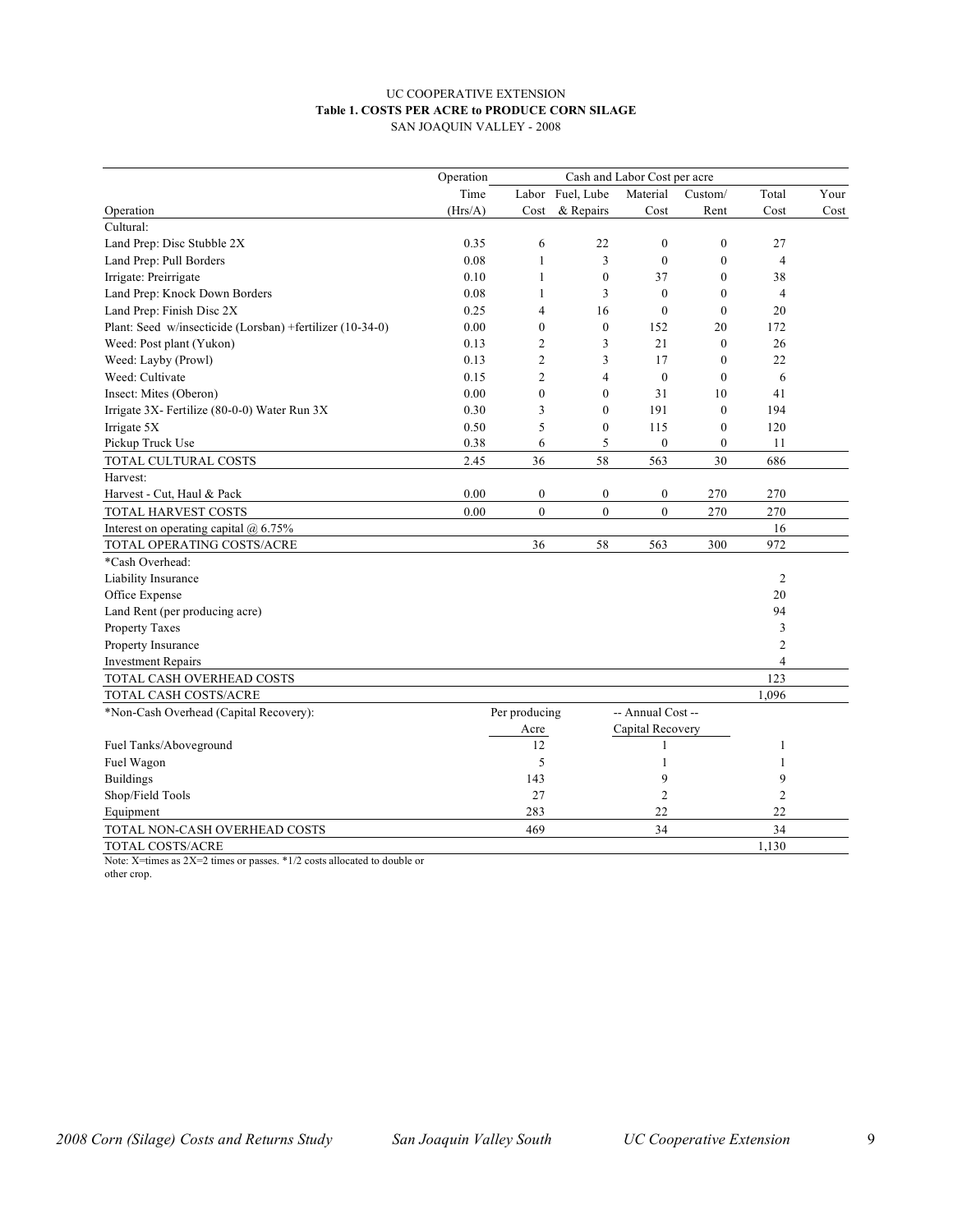#### UC COOPERATIVE EXTENSION **Table 2. COSTS and RETURNS PER ACRE to PRODUCE CORN SILAGE** SAN JOAQUIN VALLEY - 2008

| Cost/Unit<br>Cost/Acre<br>Acre<br>Unit<br><b>GROSS RETURNS</b><br>990<br>Corn Silage<br>30.00<br>33.00<br>ton<br>OPERATING COSTS<br>Irrigation:<br>Water<br>48.00<br>4.58<br>220<br>acin<br>Herbicide:<br>Yukon<br>6.00<br>21<br>3.52<br>0Z<br>Prowl H <sub>20</sub><br>3.00<br>5.70<br>pint<br>17<br>Seed:<br>33.00<br>thou<br>1.25<br>41<br>Corn Seed (conventional, treated)<br>Fertilizer:<br>$10 - 34 - 0$<br>200.00<br>1b<br>0.55<br>110<br>lb <sub>N</sub><br>80-0-0 (NH3)<br>180.00<br>0.68<br>122<br><b>Insecticide:</b><br>Lorsban 15G<br>2.00<br>0.15<br>$\mathbf{0}$<br>0Z<br>Oberon 2SC<br>7.00<br>floz<br>4.40<br>31<br>Custom:<br>Plant<br>1.00<br>20.00<br>20<br>acre<br>Ground Spray Application<br>1.00<br>10<br>10.00<br>acre<br>Harvest w/Processing, Haul & Pack<br>30.00<br>270<br>9.00<br>ton<br>Labor (machine)<br>1.85<br>13.94<br>26<br>hrs<br>Labor (non-machine)<br>0.90<br>hrs<br>10.88<br>10<br>Fuel - Gas<br>0.95<br>3.57<br>3<br>gal<br>Fuel - Diesel<br>10.98<br>3.54<br>39<br>gal<br>Lube<br>6<br>9<br>Machinery repair<br>Interest on operating capital $\omega$ 6.75%<br>16<br>TOTAL OPERATING COSTS/ACRE<br>972<br>NET RETURNS ABOVE OPERATING COSTS<br>18<br>*Cash Overhead:<br>Liability Insurance<br>2<br>Office Expense<br>20<br>Land Rent (per producing acre)<br>94<br>Property Taxes<br>3<br>2<br>Property Insurance<br><b>Investment Repairs</b><br>4<br>TOTAL CASH OVERHEAD COSTS<br>123<br>TOTAL CASH COSTS/ACRE<br>1,096<br>*Non-Cash Overhead (Capital Recovery):<br>Fuel Tanks/Aboveground<br>1<br>Fuel Wagon<br>$\mathbf{1}$<br>9<br><b>Buildings</b><br>Shop/Field Tools<br>$\overline{c}$<br>22<br>Equipment<br>TOTAL NON-CASH OVERHEAD COSTS<br>34<br>TOTAL COSTS/ACRE<br>1,130 |                               | Quantity/ | Price or | Value or |
|---------------------------------------------------------------------------------------------------------------------------------------------------------------------------------------------------------------------------------------------------------------------------------------------------------------------------------------------------------------------------------------------------------------------------------------------------------------------------------------------------------------------------------------------------------------------------------------------------------------------------------------------------------------------------------------------------------------------------------------------------------------------------------------------------------------------------------------------------------------------------------------------------------------------------------------------------------------------------------------------------------------------------------------------------------------------------------------------------------------------------------------------------------------------------------------------------------------------------------------------------------------------------------------------------------------------------------------------------------------------------------------------------------------------------------------------------------------------------------------------------------------------------------------------------------------------------------------------------------------------------------------------------------------------------------------------------------------------------------------|-------------------------------|-----------|----------|----------|
|                                                                                                                                                                                                                                                                                                                                                                                                                                                                                                                                                                                                                                                                                                                                                                                                                                                                                                                                                                                                                                                                                                                                                                                                                                                                                                                                                                                                                                                                                                                                                                                                                                                                                                                                       |                               |           |          |          |
|                                                                                                                                                                                                                                                                                                                                                                                                                                                                                                                                                                                                                                                                                                                                                                                                                                                                                                                                                                                                                                                                                                                                                                                                                                                                                                                                                                                                                                                                                                                                                                                                                                                                                                                                       |                               |           |          |          |
|                                                                                                                                                                                                                                                                                                                                                                                                                                                                                                                                                                                                                                                                                                                                                                                                                                                                                                                                                                                                                                                                                                                                                                                                                                                                                                                                                                                                                                                                                                                                                                                                                                                                                                                                       |                               |           |          |          |
|                                                                                                                                                                                                                                                                                                                                                                                                                                                                                                                                                                                                                                                                                                                                                                                                                                                                                                                                                                                                                                                                                                                                                                                                                                                                                                                                                                                                                                                                                                                                                                                                                                                                                                                                       |                               |           |          |          |
|                                                                                                                                                                                                                                                                                                                                                                                                                                                                                                                                                                                                                                                                                                                                                                                                                                                                                                                                                                                                                                                                                                                                                                                                                                                                                                                                                                                                                                                                                                                                                                                                                                                                                                                                       |                               |           |          |          |
|                                                                                                                                                                                                                                                                                                                                                                                                                                                                                                                                                                                                                                                                                                                                                                                                                                                                                                                                                                                                                                                                                                                                                                                                                                                                                                                                                                                                                                                                                                                                                                                                                                                                                                                                       |                               |           |          |          |
|                                                                                                                                                                                                                                                                                                                                                                                                                                                                                                                                                                                                                                                                                                                                                                                                                                                                                                                                                                                                                                                                                                                                                                                                                                                                                                                                                                                                                                                                                                                                                                                                                                                                                                                                       |                               |           |          |          |
|                                                                                                                                                                                                                                                                                                                                                                                                                                                                                                                                                                                                                                                                                                                                                                                                                                                                                                                                                                                                                                                                                                                                                                                                                                                                                                                                                                                                                                                                                                                                                                                                                                                                                                                                       |                               |           |          |          |
|                                                                                                                                                                                                                                                                                                                                                                                                                                                                                                                                                                                                                                                                                                                                                                                                                                                                                                                                                                                                                                                                                                                                                                                                                                                                                                                                                                                                                                                                                                                                                                                                                                                                                                                                       |                               |           |          |          |
|                                                                                                                                                                                                                                                                                                                                                                                                                                                                                                                                                                                                                                                                                                                                                                                                                                                                                                                                                                                                                                                                                                                                                                                                                                                                                                                                                                                                                                                                                                                                                                                                                                                                                                                                       |                               |           |          |          |
|                                                                                                                                                                                                                                                                                                                                                                                                                                                                                                                                                                                                                                                                                                                                                                                                                                                                                                                                                                                                                                                                                                                                                                                                                                                                                                                                                                                                                                                                                                                                                                                                                                                                                                                                       |                               |           |          |          |
|                                                                                                                                                                                                                                                                                                                                                                                                                                                                                                                                                                                                                                                                                                                                                                                                                                                                                                                                                                                                                                                                                                                                                                                                                                                                                                                                                                                                                                                                                                                                                                                                                                                                                                                                       |                               |           |          |          |
|                                                                                                                                                                                                                                                                                                                                                                                                                                                                                                                                                                                                                                                                                                                                                                                                                                                                                                                                                                                                                                                                                                                                                                                                                                                                                                                                                                                                                                                                                                                                                                                                                                                                                                                                       |                               |           |          |          |
|                                                                                                                                                                                                                                                                                                                                                                                                                                                                                                                                                                                                                                                                                                                                                                                                                                                                                                                                                                                                                                                                                                                                                                                                                                                                                                                                                                                                                                                                                                                                                                                                                                                                                                                                       |                               |           |          |          |
|                                                                                                                                                                                                                                                                                                                                                                                                                                                                                                                                                                                                                                                                                                                                                                                                                                                                                                                                                                                                                                                                                                                                                                                                                                                                                                                                                                                                                                                                                                                                                                                                                                                                                                                                       |                               |           |          |          |
|                                                                                                                                                                                                                                                                                                                                                                                                                                                                                                                                                                                                                                                                                                                                                                                                                                                                                                                                                                                                                                                                                                                                                                                                                                                                                                                                                                                                                                                                                                                                                                                                                                                                                                                                       |                               |           |          |          |
|                                                                                                                                                                                                                                                                                                                                                                                                                                                                                                                                                                                                                                                                                                                                                                                                                                                                                                                                                                                                                                                                                                                                                                                                                                                                                                                                                                                                                                                                                                                                                                                                                                                                                                                                       |                               |           |          |          |
|                                                                                                                                                                                                                                                                                                                                                                                                                                                                                                                                                                                                                                                                                                                                                                                                                                                                                                                                                                                                                                                                                                                                                                                                                                                                                                                                                                                                                                                                                                                                                                                                                                                                                                                                       |                               |           |          |          |
|                                                                                                                                                                                                                                                                                                                                                                                                                                                                                                                                                                                                                                                                                                                                                                                                                                                                                                                                                                                                                                                                                                                                                                                                                                                                                                                                                                                                                                                                                                                                                                                                                                                                                                                                       |                               |           |          |          |
|                                                                                                                                                                                                                                                                                                                                                                                                                                                                                                                                                                                                                                                                                                                                                                                                                                                                                                                                                                                                                                                                                                                                                                                                                                                                                                                                                                                                                                                                                                                                                                                                                                                                                                                                       |                               |           |          |          |
|                                                                                                                                                                                                                                                                                                                                                                                                                                                                                                                                                                                                                                                                                                                                                                                                                                                                                                                                                                                                                                                                                                                                                                                                                                                                                                                                                                                                                                                                                                                                                                                                                                                                                                                                       |                               |           |          |          |
|                                                                                                                                                                                                                                                                                                                                                                                                                                                                                                                                                                                                                                                                                                                                                                                                                                                                                                                                                                                                                                                                                                                                                                                                                                                                                                                                                                                                                                                                                                                                                                                                                                                                                                                                       |                               |           |          |          |
|                                                                                                                                                                                                                                                                                                                                                                                                                                                                                                                                                                                                                                                                                                                                                                                                                                                                                                                                                                                                                                                                                                                                                                                                                                                                                                                                                                                                                                                                                                                                                                                                                                                                                                                                       |                               |           |          |          |
|                                                                                                                                                                                                                                                                                                                                                                                                                                                                                                                                                                                                                                                                                                                                                                                                                                                                                                                                                                                                                                                                                                                                                                                                                                                                                                                                                                                                                                                                                                                                                                                                                                                                                                                                       |                               |           |          |          |
|                                                                                                                                                                                                                                                                                                                                                                                                                                                                                                                                                                                                                                                                                                                                                                                                                                                                                                                                                                                                                                                                                                                                                                                                                                                                                                                                                                                                                                                                                                                                                                                                                                                                                                                                       |                               |           |          |          |
|                                                                                                                                                                                                                                                                                                                                                                                                                                                                                                                                                                                                                                                                                                                                                                                                                                                                                                                                                                                                                                                                                                                                                                                                                                                                                                                                                                                                                                                                                                                                                                                                                                                                                                                                       |                               |           |          |          |
|                                                                                                                                                                                                                                                                                                                                                                                                                                                                                                                                                                                                                                                                                                                                                                                                                                                                                                                                                                                                                                                                                                                                                                                                                                                                                                                                                                                                                                                                                                                                                                                                                                                                                                                                       |                               |           |          |          |
|                                                                                                                                                                                                                                                                                                                                                                                                                                                                                                                                                                                                                                                                                                                                                                                                                                                                                                                                                                                                                                                                                                                                                                                                                                                                                                                                                                                                                                                                                                                                                                                                                                                                                                                                       |                               |           |          |          |
|                                                                                                                                                                                                                                                                                                                                                                                                                                                                                                                                                                                                                                                                                                                                                                                                                                                                                                                                                                                                                                                                                                                                                                                                                                                                                                                                                                                                                                                                                                                                                                                                                                                                                                                                       |                               |           |          |          |
|                                                                                                                                                                                                                                                                                                                                                                                                                                                                                                                                                                                                                                                                                                                                                                                                                                                                                                                                                                                                                                                                                                                                                                                                                                                                                                                                                                                                                                                                                                                                                                                                                                                                                                                                       |                               |           |          |          |
|                                                                                                                                                                                                                                                                                                                                                                                                                                                                                                                                                                                                                                                                                                                                                                                                                                                                                                                                                                                                                                                                                                                                                                                                                                                                                                                                                                                                                                                                                                                                                                                                                                                                                                                                       |                               |           |          |          |
|                                                                                                                                                                                                                                                                                                                                                                                                                                                                                                                                                                                                                                                                                                                                                                                                                                                                                                                                                                                                                                                                                                                                                                                                                                                                                                                                                                                                                                                                                                                                                                                                                                                                                                                                       |                               |           |          |          |
|                                                                                                                                                                                                                                                                                                                                                                                                                                                                                                                                                                                                                                                                                                                                                                                                                                                                                                                                                                                                                                                                                                                                                                                                                                                                                                                                                                                                                                                                                                                                                                                                                                                                                                                                       |                               |           |          |          |
|                                                                                                                                                                                                                                                                                                                                                                                                                                                                                                                                                                                                                                                                                                                                                                                                                                                                                                                                                                                                                                                                                                                                                                                                                                                                                                                                                                                                                                                                                                                                                                                                                                                                                                                                       |                               |           |          |          |
|                                                                                                                                                                                                                                                                                                                                                                                                                                                                                                                                                                                                                                                                                                                                                                                                                                                                                                                                                                                                                                                                                                                                                                                                                                                                                                                                                                                                                                                                                                                                                                                                                                                                                                                                       |                               |           |          |          |
|                                                                                                                                                                                                                                                                                                                                                                                                                                                                                                                                                                                                                                                                                                                                                                                                                                                                                                                                                                                                                                                                                                                                                                                                                                                                                                                                                                                                                                                                                                                                                                                                                                                                                                                                       |                               |           |          |          |
|                                                                                                                                                                                                                                                                                                                                                                                                                                                                                                                                                                                                                                                                                                                                                                                                                                                                                                                                                                                                                                                                                                                                                                                                                                                                                                                                                                                                                                                                                                                                                                                                                                                                                                                                       |                               |           |          |          |
|                                                                                                                                                                                                                                                                                                                                                                                                                                                                                                                                                                                                                                                                                                                                                                                                                                                                                                                                                                                                                                                                                                                                                                                                                                                                                                                                                                                                                                                                                                                                                                                                                                                                                                                                       |                               |           |          |          |
|                                                                                                                                                                                                                                                                                                                                                                                                                                                                                                                                                                                                                                                                                                                                                                                                                                                                                                                                                                                                                                                                                                                                                                                                                                                                                                                                                                                                                                                                                                                                                                                                                                                                                                                                       |                               |           |          |          |
|                                                                                                                                                                                                                                                                                                                                                                                                                                                                                                                                                                                                                                                                                                                                                                                                                                                                                                                                                                                                                                                                                                                                                                                                                                                                                                                                                                                                                                                                                                                                                                                                                                                                                                                                       |                               |           |          |          |
|                                                                                                                                                                                                                                                                                                                                                                                                                                                                                                                                                                                                                                                                                                                                                                                                                                                                                                                                                                                                                                                                                                                                                                                                                                                                                                                                                                                                                                                                                                                                                                                                                                                                                                                                       |                               |           |          |          |
|                                                                                                                                                                                                                                                                                                                                                                                                                                                                                                                                                                                                                                                                                                                                                                                                                                                                                                                                                                                                                                                                                                                                                                                                                                                                                                                                                                                                                                                                                                                                                                                                                                                                                                                                       |                               |           |          |          |
|                                                                                                                                                                                                                                                                                                                                                                                                                                                                                                                                                                                                                                                                                                                                                                                                                                                                                                                                                                                                                                                                                                                                                                                                                                                                                                                                                                                                                                                                                                                                                                                                                                                                                                                                       |                               |           |          |          |
|                                                                                                                                                                                                                                                                                                                                                                                                                                                                                                                                                                                                                                                                                                                                                                                                                                                                                                                                                                                                                                                                                                                                                                                                                                                                                                                                                                                                                                                                                                                                                                                                                                                                                                                                       |                               |           |          |          |
|                                                                                                                                                                                                                                                                                                                                                                                                                                                                                                                                                                                                                                                                                                                                                                                                                                                                                                                                                                                                                                                                                                                                                                                                                                                                                                                                                                                                                                                                                                                                                                                                                                                                                                                                       |                               |           |          |          |
|                                                                                                                                                                                                                                                                                                                                                                                                                                                                                                                                                                                                                                                                                                                                                                                                                                                                                                                                                                                                                                                                                                                                                                                                                                                                                                                                                                                                                                                                                                                                                                                                                                                                                                                                       |                               |           |          |          |
|                                                                                                                                                                                                                                                                                                                                                                                                                                                                                                                                                                                                                                                                                                                                                                                                                                                                                                                                                                                                                                                                                                                                                                                                                                                                                                                                                                                                                                                                                                                                                                                                                                                                                                                                       |                               |           |          |          |
|                                                                                                                                                                                                                                                                                                                                                                                                                                                                                                                                                                                                                                                                                                                                                                                                                                                                                                                                                                                                                                                                                                                                                                                                                                                                                                                                                                                                                                                                                                                                                                                                                                                                                                                                       | NET RETURNS ABOVE TOTAL COSTS |           |          | $-140$   |

\*1/2 costs allocated to double or other crop.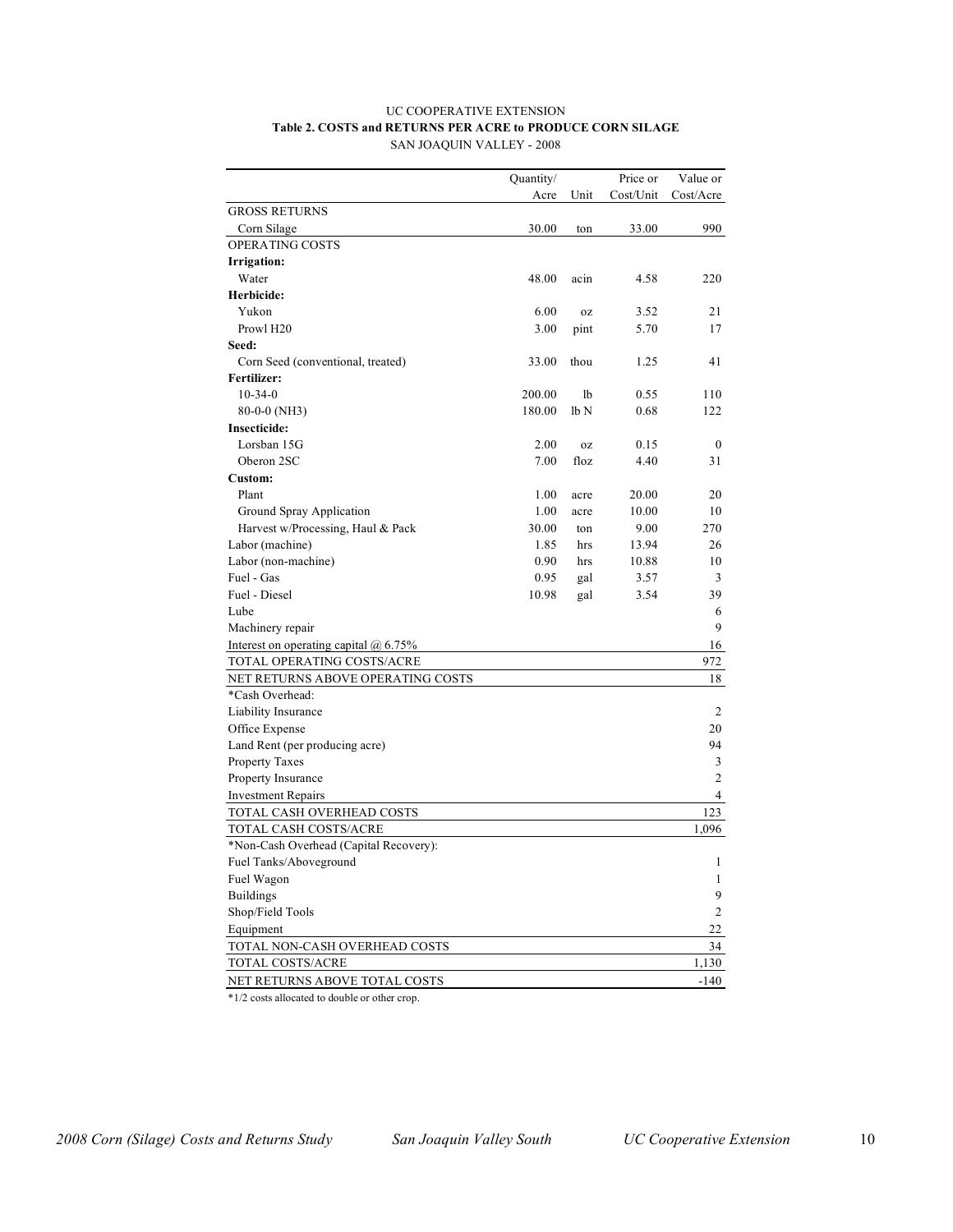#### UC COOPERATIVE EXTENSION **Table 3. MONTHLY CASH COSTS PER ACRE to PRODUCE CORN SILAGE** SAN JOAQUIN VALLEY - 2008

| Beginning JAN 08                                          | <b>JAN</b> | <b>FEB</b> | <b>MAR</b> | <b>APR</b> | MAY            | <b>JUN</b>     | <b>JUL</b> | <b>AUG</b>     | <b>SEP</b>     | OCT | <b>NOV</b> | DEC | <b>TOTAL</b>   |
|-----------------------------------------------------------|------------|------------|------------|------------|----------------|----------------|------------|----------------|----------------|-----|------------|-----|----------------|
| Ending DEC 08                                             | 08         | 08         | 08         | 08         | 08             | 08             | 08         | 08             | 08             | 08  | 08         | 08  |                |
| Cultural:                                                 |            |            |            |            |                |                |            |                |                |     |            |     |                |
| Land Prep: Disc Stubble 2X                                |            |            |            |            | 27             |                |            |                |                |     |            |     | 27             |
| Land Prep: Pull Borders                                   |            |            |            |            | $\overline{2}$ | 2              |            |                |                |     |            |     | 4              |
| Irrigate: Preirrigate                                     |            |            |            |            | 38             |                |            |                |                |     |            |     | 38             |
| Land Prep: Knock Down Borders                             |            |            |            |            | 2              |                |            |                | 2              |     |            |     | $\overline{4}$ |
| Land Prep: Finish Disc 2X                                 |            |            |            |            | 20             |                |            |                |                |     |            |     | 20             |
| Plant: Seed w/insecticide (Lorsban) +fertilizer (10-34-0) |            |            |            |            | 172            |                |            |                |                |     |            |     | 172            |
| Weed: Post plant (Yukon)                                  |            |            |            |            |                | 26             |            |                |                |     |            |     | 26             |
| Weed: Layby (Prowl)                                       |            |            |            |            |                | 22             |            |                |                |     |            |     | 22             |
| Weed: Cultivate                                           |            |            |            |            |                | 6              |            |                |                |     |            |     | 6              |
| Insect: Mites (Oberon)                                    |            |            |            |            |                | 41             |            |                |                |     |            |     | 41             |
| Irrigate 3X- Fertilize (80-0-0) Water Run 3X              |            |            |            |            |                | 65             | 130        |                |                |     |            |     | 194            |
| Irrigate 5X                                               |            |            |            |            |                |                | 24         | 72             | 24             |     |            |     | 120            |
| Pickup Truck Use                                          |            |            |            |            | 2              | 2              | 2          | $\overline{c}$ | $\overline{c}$ |     |            |     | 11             |
| TOTAL CULTURAL COSTS                                      |            |            |            |            | 263            | 165            | 156        | 74             | 28             |     |            |     | 686            |
| Harvest:                                                  |            |            |            |            |                |                |            |                |                |     |            |     |                |
| Harvest - Cut, Haul & Pack                                |            |            |            |            |                |                |            |                | 270            |     |            |     | 270            |
| TOTAL HARVEST COSTS                                       |            |            |            |            |                |                |            |                | 270            |     |            |     | 270            |
| Interest on operating capital @6.75%                      |            |            |            |            |                | $\overline{c}$ | 3          | $\overline{4}$ | 5              |     |            |     | 16             |
| TOTAL OPERATING COSTS/ACRE                                |            |            |            |            | 265            | 167            | 159        | 78             | 304            |     |            |     | 972            |
| *Cash Overhead:                                           |            |            |            |            |                |                |            |                |                |     |            |     |                |
| Liability Insurance                                       |            |            |            |            | 2              |                |            |                |                |     |            |     | $\overline{2}$ |
| Office Expense                                            |            |            |            |            | $\overline{4}$ |                |            | 4              | 4              |     |            |     | 20             |
| Land Rent (per producing acre)                            |            |            |            |            |                |                |            |                | 94             |     |            |     | 94             |
| Property Taxes                                            |            |            |            |            |                |                | 3          |                |                |     |            |     | 3              |
| Property Insurance                                        |            |            |            |            | 2              |                |            |                |                |     |            |     | $\overline{2}$ |
| <b>Investment Repairs</b>                                 |            |            |            |            |                |                |            |                |                |     |            |     | $\overline{4}$ |
| TOTAL CASH OVERHEAD COSTS                                 |            |            |            |            | 8              | 5              |            | 5              | 98             |     |            |     | 124            |
| TOTAL CASH COSTS/ACRE                                     |            |            |            |            | 273            | 172            | 166        | 82             | 402            |     |            |     | 1,096          |

\*1/2 costs allocated to double or other crop.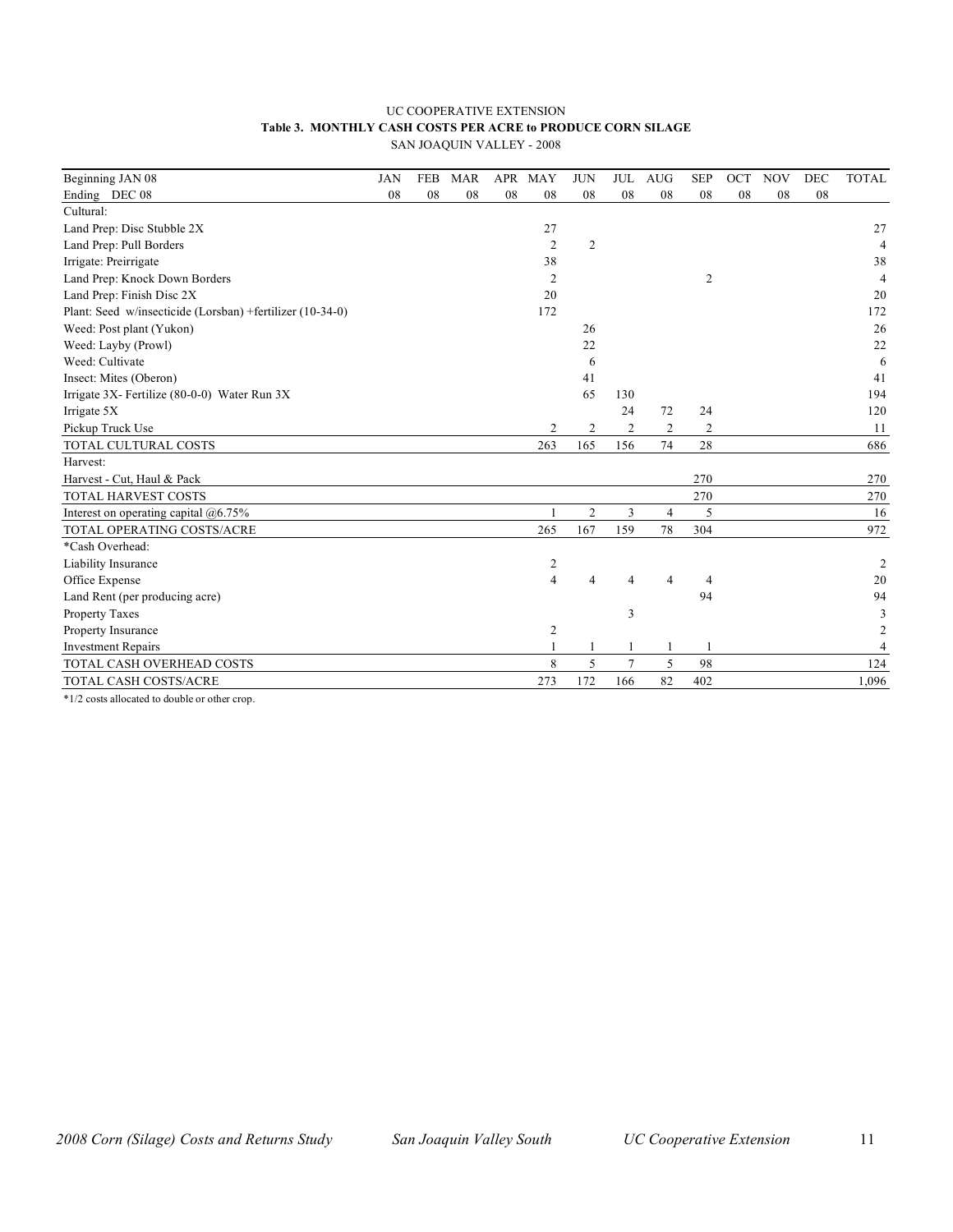#### UC COOPERATIVE EXTENSION **Table 4. RANGING ANALYSIS including Harvest Costs** SAN JOAQUIN VALLEY - 2008

|                                              |       |       |       | YIELD (ton/acre) |       |       |       |
|----------------------------------------------|-------|-------|-------|------------------|-------|-------|-------|
|                                              | 24.00 | 26.00 | 28.00 | 30.00            | 32.00 | 34.00 | 36.00 |
| <b>OPERATING COSTS:</b>                      |       |       |       |                  |       |       |       |
| Cultural Cost                                | 686   | 686   | 686   | 686              | 686   | 686   | 686   |
| Harvest Cost                                 | 216   | 234   | 252   | 270              | 288   | 306   | 324   |
| Interest on operating capital $\omega$ 6.75% | 16    | 16    | 16    | 16               | 16    | 16    | 17    |
| <b>TOTAL OPERATING COSTS/acre</b>            | 918   | 936   | 954   | 972              | 990   | 1,008 | 1,027 |
| <b>Total Operating Cost/ton</b>              | 38    | 36    | 34    | 32               | 31    | 30    | 29    |
| <b>CASH OVERHEAD COSTS</b>                   | 123   | 123   | 123   | 123              | 123   | 123   | 123   |
| <b>TOTAL CASH COSTS/acre</b>                 | .041  | 1,059 | 1,077 | 1,095            | 1,113 | 1,131 | 1,150 |
| <b>Total Cash Costs/ton</b>                  | 43    | 41    | 38    | 37               | 35    | 33    | 32    |
| NON-CASH OVERHEAD COSTS/acre                 | 34    | 34    | 34    | 34               | 34    | 34    | 34    |
| <b>TOTAL COSTS/ACRE</b>                      | 1,075 | 1,093 | 1,111 | 1,129            | 1,147 | 1,165 | 1.184 |
| Total Cost/ton                               | 45    | 42    | 40    | 38               | 36    | 34    | 33    |

#### COSTS PER ACRE AT VARYING YIELDS TO PRODUCE CORN SILAGE

#### NET RETURNS PER ACRE ABOVE OPERATING COSTS

| <b>PRICE</b>                  |        | YIELD (ton/acre) |        |        |        |        |        |  |  |  |  |  |
|-------------------------------|--------|------------------|--------|--------|--------|--------|--------|--|--|--|--|--|
| $\frac{\text{S}}{\text{ton}}$ | 24.00  | 26.00            | 28.00  | 30.00  | 32.00  | 34.00  | 36.00  |  |  |  |  |  |
| 24.00                         | $-342$ | $-312$           | $-282$ | $-252$ | $-222$ | $-192$ | $-163$ |  |  |  |  |  |
| 27.00                         | $-270$ | $-234$           | $-198$ | $-162$ | $-126$ | $-90$  | $-55$  |  |  |  |  |  |
| 30.00                         | $-198$ | $-156$           | $-114$ | $-72$  | $-30$  | 12     | 53     |  |  |  |  |  |
| 33.00                         | $-126$ | $-78$            | $-30$  | 18     | 66     | 114    | 161    |  |  |  |  |  |
| 36.00                         | $-54$  | $\theta$         | 54     | 108    | 162    | 216    | 269    |  |  |  |  |  |
| 39.00                         | 18     | 78               | 138    | 198    | 258    | 318    | 377    |  |  |  |  |  |
| 42.00                         | 90     | 156              | 222    | 288    | 354    | 420    | 485    |  |  |  |  |  |

#### NET RETURNS PER ACRE ABOVE CASH COSTS

| <b>PRICE</b>                  |        |        |        | YIELD (ton/acre) |        |        |        |
|-------------------------------|--------|--------|--------|------------------|--------|--------|--------|
| $\frac{\text{S}}{\text{ton}}$ | 24.00  | 26.00  | 28.00  | 30.00            | 32.00  | 34.00  | 36.00  |
| 24.00                         | $-465$ | $-435$ | $-405$ | $-375$           | $-345$ | $-315$ | $-286$ |
| 27.00                         | $-393$ | $-357$ | $-321$ | $-285$           | $-249$ | $-213$ | $-178$ |
| 30.00                         | $-321$ | $-279$ | $-237$ | $-195$           | $-153$ | $-111$ | $-70$  |
| 33.00                         | $-249$ | $-201$ | $-153$ | $-105$           | $-57$  | -9     | 38     |
| 36.00                         | $-177$ | $-123$ | $-69$  | $-1.5$           | 39     | 93     | 146    |
| 39.00                         | $-105$ | $-4.5$ | 15     | 75               | 135    | 195    | 254    |
| 42.00                         | $-33$  | 33     | 99     | 165              | 231    | 297    | 362    |

#### NET RETURNS PER ACRE ABOVE TOTAL COSTS

| <b>PRICE</b>                  | YIELD (ton/acre) |        |        |        |        |        |                |  |  |  |  |  |
|-------------------------------|------------------|--------|--------|--------|--------|--------|----------------|--|--|--|--|--|
| $\frac{\text{S}}{\text{ton}}$ | 24.00            | 26.00  | 28.00  | 30.00  | 32.00  | 34.00  | 36.00          |  |  |  |  |  |
| 24.00                         | $-499$           | $-469$ | $-439$ | $-409$ | $-379$ | $-349$ | $-320$         |  |  |  |  |  |
| 27.00                         | $-427$           | $-391$ | $-355$ | $-319$ | $-283$ | $-247$ | $-212$         |  |  |  |  |  |
| 30.00                         | $-355$           | $-313$ | $-271$ | $-229$ | $-187$ | $-145$ | $-104$         |  |  |  |  |  |
| 33.00                         | $-283$           | $-235$ | $-187$ | $-139$ | $-91$  | $-43$  | $\overline{4}$ |  |  |  |  |  |
| 36.00                         | $-211$           | $-157$ | $-103$ | $-49$  | 5      | 59     | 112            |  |  |  |  |  |
| 39.00                         | $-139$           | $-79$  | $-19$  | 41     | 101    | 161    | 220            |  |  |  |  |  |
| 42.00                         | $-67$            | $-1$   | 65     | 131    | 197    | 263    | 328            |  |  |  |  |  |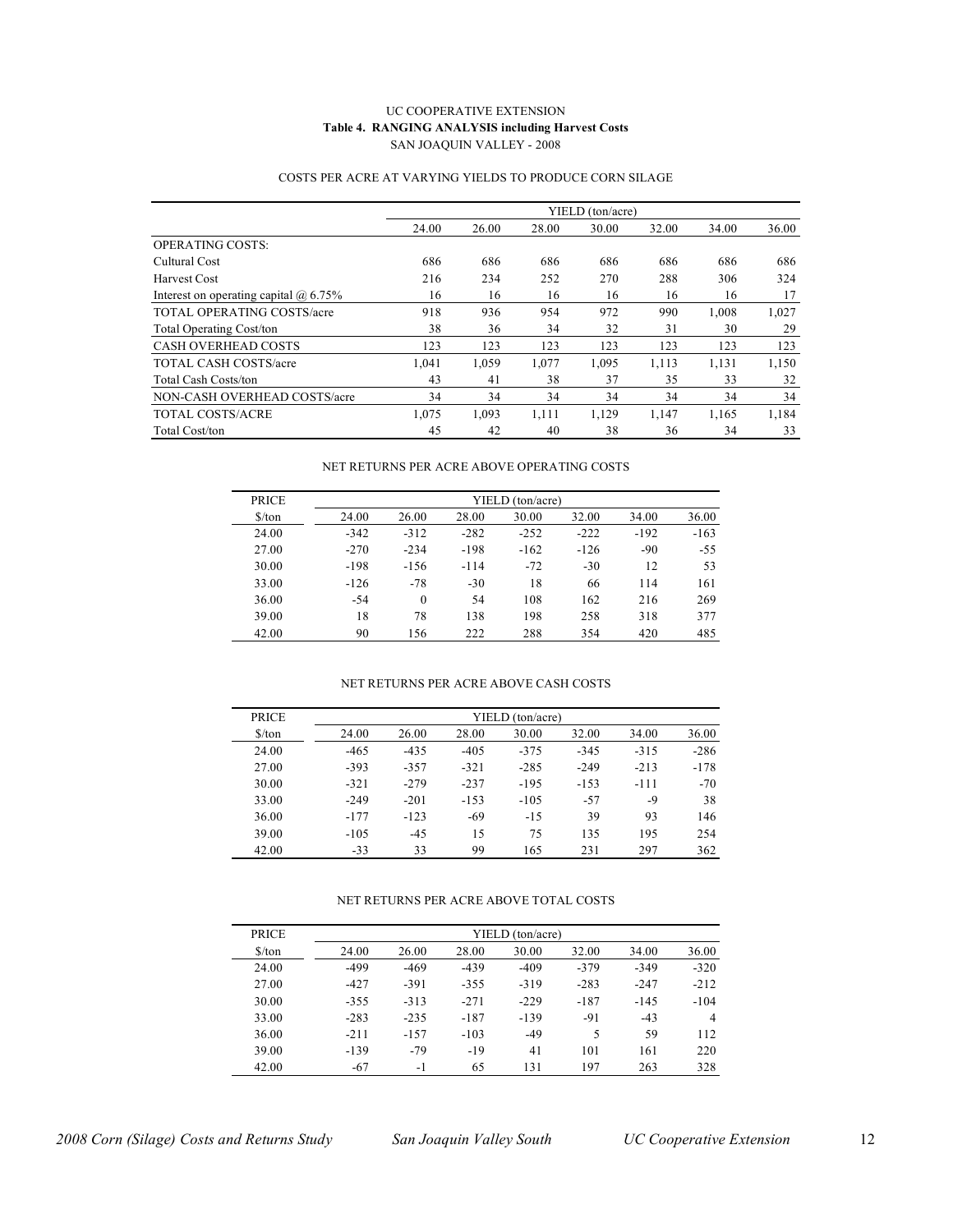#### UC COOPERATIVE EXTENSION **Table 5. RANGING ANALYSIS for Corn Silage sold in field (No harvest costs)** SAN JOAQUIN VALLEY - 2008

|                                           |       |       |       | YIELD (ton/acre) |       |       |       |
|-------------------------------------------|-------|-------|-------|------------------|-------|-------|-------|
|                                           | 24.00 | 26.00 | 28.00 | 30.00            | 32.00 | 34.00 | 36.00 |
| <b>OPERATING COSTS:</b>                   |       |       |       |                  |       |       |       |
| Cultural Cost                             | 686   | 686   | 686   | 686              | 686   | 686   | 686   |
| Interest on operating capital $(a)$ 6.75% | 15    | 15    | 15    | 15               | 15    | 15    | 15    |
| <b>TOTAL OPERATING COSTS/acre</b>         | 701   | 701   | 701   | 701              | 701   | 701   | 701   |
| <b>Total Operating Cost/ton</b>           | 29    | 27    | 25    | 23               | 22    | 21    | 19    |
| <b>CASH OVERHEAD COSTS</b>                | 123   | 123   | 123   | 123              | 123   | 123   | 123   |
| <b>TOTAL CASH COSTS/acre</b>              | 824   | 824   | 824   | 824              | 824   | 824   | 824   |
| <b>Total Cash Costs/ton</b>               | 34    | 32    | 29    | 27               | 26    | 24    | 23    |
| NON-CASH OVERHEAD COSTS/acre              | 34    | 34    | 34    | 34               | 34    | 34    | 34    |
| <b>TOTAL COSTS/ACRE</b>                   | 858   | 858   | 858   | 858              | 858   | 858   | 858   |
| Total Cost/ton                            | 36    | 33    | 31    | 29               | 27    | 25    | 24    |

#### COSTS PER ACRE AT VARYING YIELD TO PRODUCE CORN SILAGE

#### NET RETURNS PER ACRE ABOVE OPERATING COSTS

| <b>PRICE</b>         | YIELD (ton/acre) |       |       |       |       |       |       |  |  |  |  |
|----------------------|------------------|-------|-------|-------|-------|-------|-------|--|--|--|--|
| $\frac{\sqrt{2}}{2}$ | 24.00            | 26.00 | 28.00 | 30.00 | 32.00 | 34.00 | 36.00 |  |  |  |  |
| 24.00                | $-125$           | $-77$ | $-29$ | 19    | 67    | 115   | 163   |  |  |  |  |
| 27.00                | $-53$            |       | 55    | 109   | 163   | 217   | 271   |  |  |  |  |
| 30.00                | 19               | 79    | 139   | 199   | 259   | 319   | 379   |  |  |  |  |
| 33.00                | 91               | 157   | 223   | 289   | 355   | 421   | 487   |  |  |  |  |
| 36.00                | 163              | 235   | 307   | 379   | 451   | 523   | 595   |  |  |  |  |
| 39.00                | 235              | 313   | 391   | 469   | 547   | 625   | 703   |  |  |  |  |
| 42.00                | 307              | 391   | 475   | 559   | 643   | 727   | 811   |  |  |  |  |

#### NET RETURNS PER ACRE ABOVE CASH COSTS

| <b>PRICE</b>                  | YIELD (ton/acre) |        |        |        |       |       |       |  |  |  |  |
|-------------------------------|------------------|--------|--------|--------|-------|-------|-------|--|--|--|--|
| $\frac{\text{S}}{\text{ton}}$ | 24.00            | 26.00  | 28.00  | 30.00  | 32.00 | 34.00 | 36.00 |  |  |  |  |
| 24.00                         | $-248$           | $-200$ | $-152$ | $-104$ | $-56$ | $-8$  | 40    |  |  |  |  |
| 27.00                         | $-176$           | $-122$ | $-68$  | $-14$  | 40    | 94    | 148   |  |  |  |  |
| 30.00                         | $-104$           | $-44$  | 16     | 76     | 136   | 196   | 256   |  |  |  |  |
| 33.00                         | $-32$            | 34     | 100    | 166    | 232   | 298   | 364   |  |  |  |  |
| 36.00                         | 40               | 112    | 184    | 256    | 328   | 400   | 472   |  |  |  |  |
| 39.00                         | 112              | 190    | 268    | 346    | 424   | 502   | 580   |  |  |  |  |
| 42.00                         | 184              | 268    | 352    | 436    | 520   | 604   | 688   |  |  |  |  |

#### NET RETURNS PER ACRE ABOVE TOTAL COSTS

| <b>PRICE</b>                  | YIELD (ton/acre) |              |        |        |       |       |       |  |  |
|-------------------------------|------------------|--------------|--------|--------|-------|-------|-------|--|--|
| $\frac{\text{S}}{\text{ton}}$ | 24.00            | 26.00        | 28.00  | 30.00  | 32.00 | 34.00 | 36.00 |  |  |
| 24.00                         | $-282$           | $-234$       | $-186$ | $-138$ | -90   | $-42$ | 6     |  |  |
| 27.00                         | $-210$           | $-156$       | $-102$ | $-48$  | 6     | 60    | 114   |  |  |
| 30.00                         | $-138$           | $-78$        | $-18$  | 42     | 102   | 162   | 222   |  |  |
| 33.00                         | -66              | $\mathbf{0}$ | 66     | 132    | 198   | 264   | 330   |  |  |
| 36.00                         | 6                | 78           | 150    | 222    | 294   | 366   | 438   |  |  |
| 39.00                         | 78               | 156          | 234    | 312    | 390   | 468   | 546   |  |  |
| 42.00                         | 150              | 234          | 318    | 402    | 486   | 570   | 654   |  |  |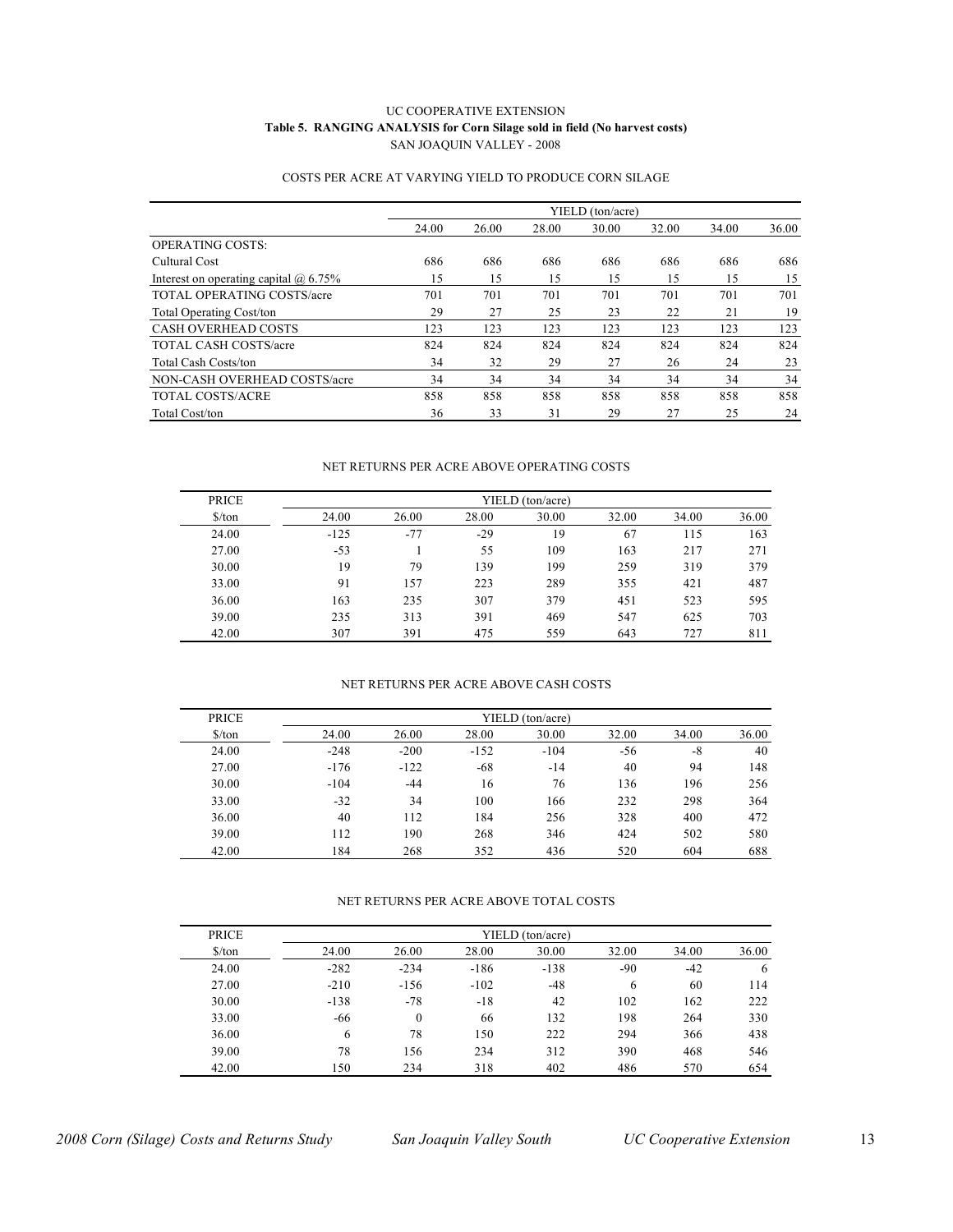#### UC COOPERATIVE EXTENSION **Table 6. WHOLE FARM ANNUAL EQUIPMENT, INVESTMENT, & BUSINESS OVERHEAD COSTS** SAN JOAQUIN VALLEY - 2008

|                          |         |      |         |          | Cash Overhead |       |        |
|--------------------------|---------|------|---------|----------|---------------|-------|--------|
|                          |         | Yrs  | Salvage | Capital  | Insur-        |       |        |
| Yr Description           | Price   | Life | Value   | Recovery | ance          | Taxes | Total  |
| 130 HP 2WD Tractor<br>08 | 82,132  | 20   | 10,538  | 5,833    | 343           | 463   | 6,639  |
| 200 HP Crawler<br>08     | 172,650 | 20   | 22,153  | 12,262   | 721           | 974   | 13,957 |
| 92 HP 2WD Tractor<br>08  | 60,000  | 20   | 7.699   | 4.261    | 250           | 338   | 4,850  |
| 08<br>Cultivator - 6 Row | 8,580   | 12   | 1,188   | 850      | 36            | 49    | 935    |
| Disc - Border<br>08      | 2,150   | 20   | 112     | 158      | 8             | 11    | 178    |
| Disc - Finish 18'<br>08  | 31,734  | 20   | 1,654   | 2,333    | 124           | 167   | 2,623  |
| Disc - Stubble 14'<br>08 | 36,036  | 20   | 1.878   | 2.649    | 140           | 190   | 2,979  |
| Pickup 1/2 Ton<br>08     | 28,000  | 5    | 12,549  | 4,028    | 150           | 203   | 4,381  |
| Rear Blade - 8'<br>08    | 3,380   | 20   | 176     | 248      | 13            | 18    | 279    |
| Saddle Tank 300Gal<br>08 | 3,218   | 15   | 309     | 279      | 13            | 18    | 310    |
| Spray Boom - 20'<br>08   | 1,850   | 15   | 178     | 161      | 8             | 10    | 178    |
| <b>TOTAL</b>             | 429,730 |      | 58,434  | 33,063   | 1,806         | 2,441 | 37,310 |
| $60\%$ of New Cost $*$   | 257,838 |      | 35,060  | 19,838   | 1.084         | 1,464 | 22,386 |

#### ANNUAL EQUIPMENT COSTS

#### ANNUAL INVESTMENT COSTS

|                         |         |      |         |          | Cash Overhead |       |         |       |
|-------------------------|---------|------|---------|----------|---------------|-------|---------|-------|
|                         |         | Yrs  | Salvage | Capital  | Insur-        |       |         |       |
| Description             | Price   | Life | Value   | Recovery | ance          | Taxes | Repairs | Total |
| Fuel Wagon              | 2,850   | 10   | 285     | 332      | 12            | 16    | 57      | 417   |
| Fuel Tanks/Aboveground  | 6.514   | 20   | 250     | 482      | 25            | 34    | 130     | 671   |
| Buildings 2,400 sqft    | 80,000  | 30   |         | 4,768    | 296           | 400   | 1,600   | 7,064 |
| Shop/Field Tools        | 15.000  | 20   | 600     | 1,109    | 58            | 78    | 300     | 1,544 |
| <b>TOTAL INVESTMENT</b> | 104,364 |      | 1,135   | 6,691    | 390           | 527   | 2.087   | 9,695 |

#### ANNUAL BUSINESS OVERHEAD COSTS

|                                        | Units/ |      | Price/ | Total  |
|----------------------------------------|--------|------|--------|--------|
| Description                            | Farm   | Unit | Unit   | Cost   |
| Liability Insurance                    | 280    | acre | 3.16   | 885    |
| Office Expense                         | 280    | acre | 40.00  | 11.200 |
| Rent: Silage acres (140 acres planted) | 150    | acre | 175.00 | 26,250 |

Farm size = 300 acres, Planted acres = 280.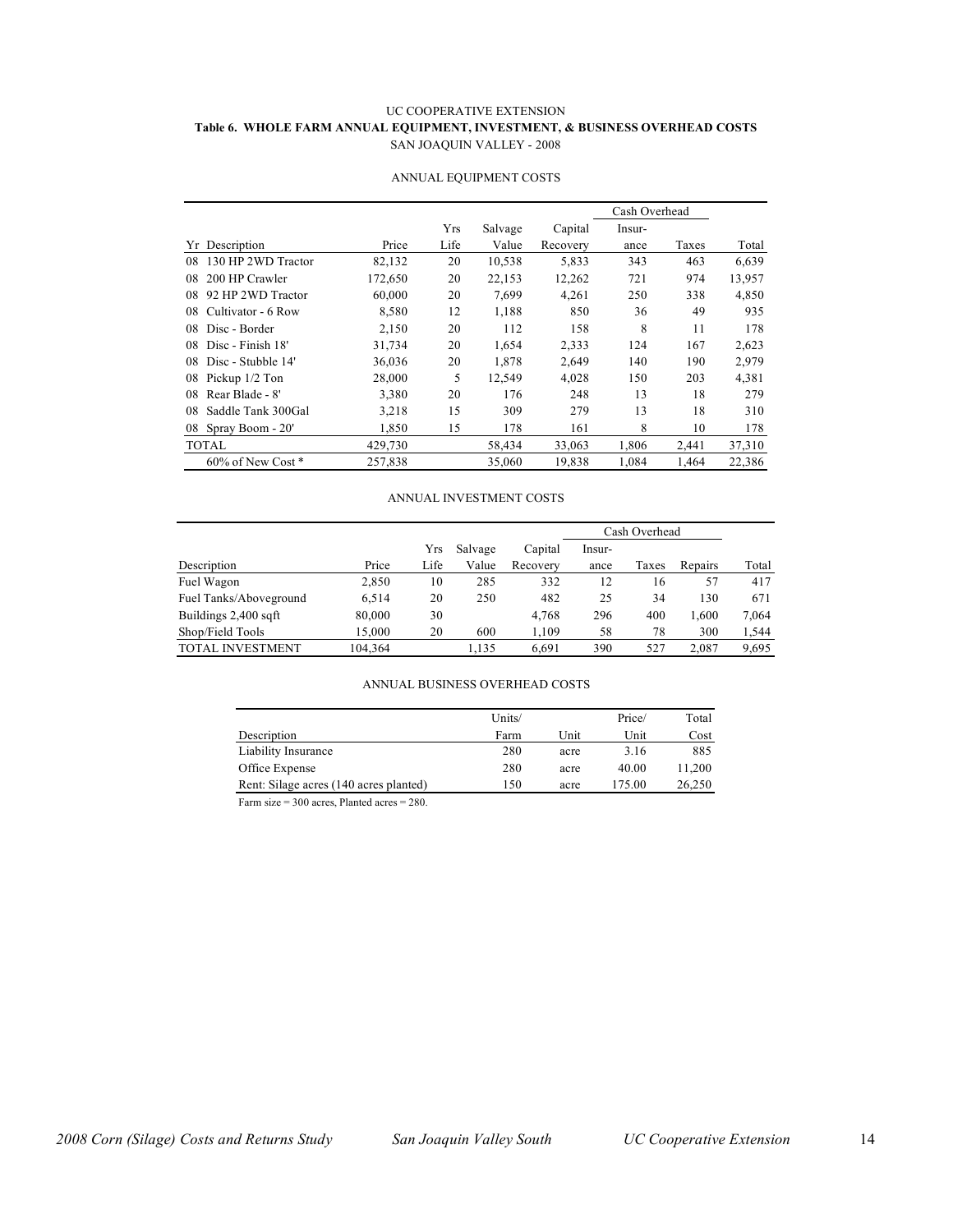#### UC COOPERATIVE EXTENSION **Table 7. HOURLY EQUIPMENT COSTS** SAN JOAQUIN VALLEY - 2008

|    |                    |        | <b>COSTS PER HOUR</b> |        |           |         |        |       |           |
|----|--------------------|--------|-----------------------|--------|-----------|---------|--------|-------|-----------|
|    |                    | Actual | Cash Overhead         |        | Operating |         |        |       |           |
|    |                    | Hours  | Capital               | Insur- |           |         | Fuel & | Total | Total     |
| Yr | Description        | Used   | Recovery              | ance   | Taxes     | Repairs | Lube   | Oper. | Costs/Hr. |
| 08 | 130 HP 2WD Tractor | 599.60 | 5.84                  | 0.34   | 0.46      | 3.58    | 30.71  | 34.29 | 40.93     |
| 08 | 200 HP Crawler     | 737.40 | 9.98                  | 0.59   | 0.79      | 4.29    | 47.25  | 51.54 | 62.90     |
| 08 | 92 HP 2WD Tractor  | 599.80 | 4.26                  | 0.25   | 0.34      | 2.61    | 18.39  | 21.00 | 25.85     |
| 08 | Cultivator - 6 Row | 165.60 | 3.08                  | 0.13   | 0.18      | 1.82    | 0.00   | 1.82  | 5.21      |
| 08 | Disc - Border      | 100.20 | 0.95                  | 0.05   | 0.07      | 0.34    | 0.00   | 0.34  | 1.41      |
| 08 | Disc - Finish 18'  | 99.60  | 14.06                 | 0.74   | 1.01      | 4.97    | 0.00   | 4.97  | 20.78     |
| 08 | Disc - Stubble 14' | 100.40 | 15.83                 | 0.84   | 1.13      | 5.64    | 0.00   | 5.64  | 23.44     |
| 08 | Pickup 1/2 Ton     | 291.20 | 8.48                  | 0.31   | 0.42      | 1.83    | 10.26  | 12.09 | 21.30     |
| 08 | Rear Blade - 8'    | 150.20 | 0.99                  | 0.05   | 0.07      | 0.50    | 0.00   | 0.50  | 1.61      |
| 08 | Saddle Tank 300Gal | 99.60  | 1.68                  | 0.08   | 0.11      | 0.86    | 0.00   | 0.86  | 2.73      |
| 08 | Spray Boom - 20'   | 99.60  | 0.97                  | 0.05   | 0.06      | 0.49    | 0.00   | 0.49  | 1.57      |